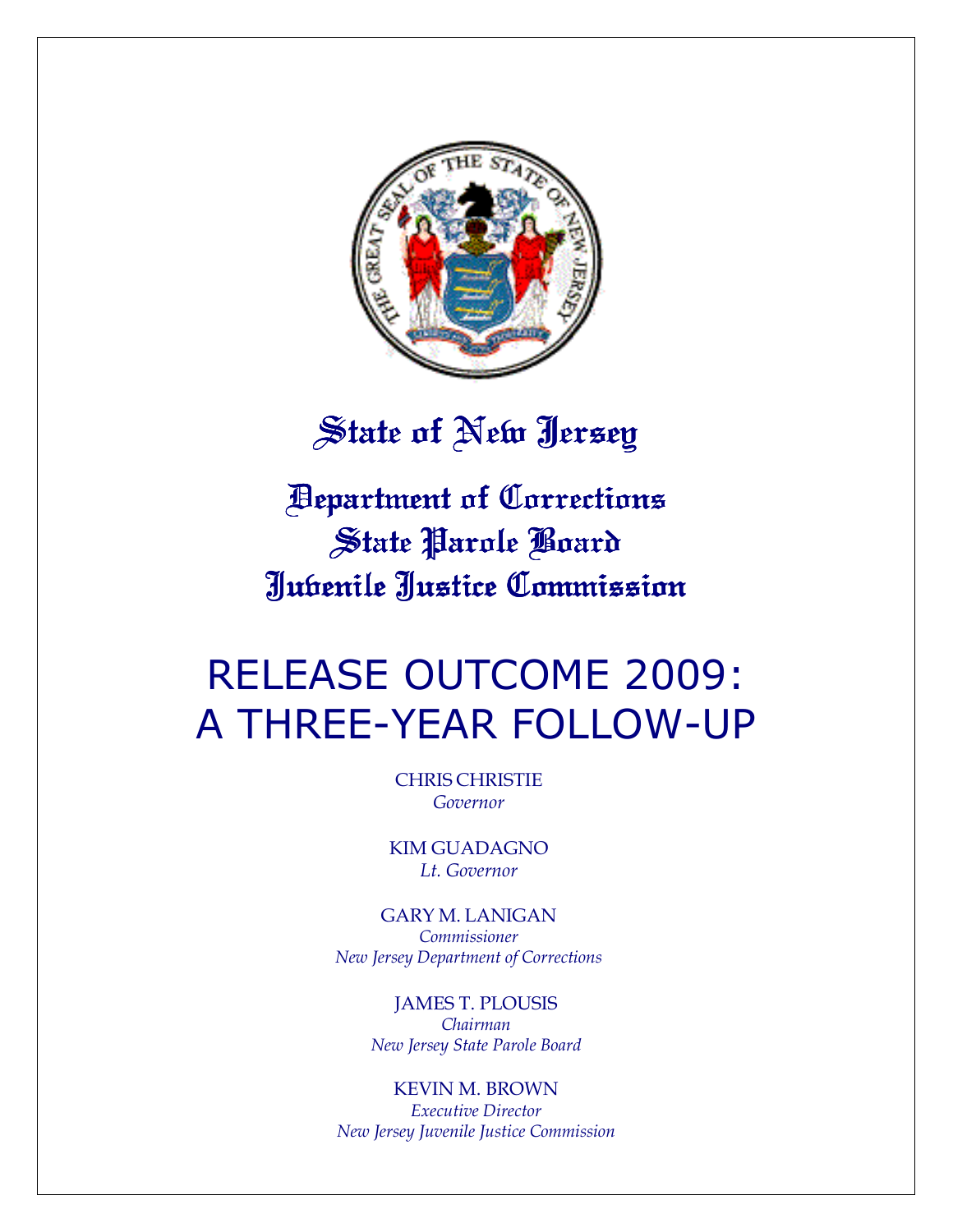# Acknowledgements

### New Jersey Department of Corrections

**Gary M. Lanigan**  *Commissioner*  **Judi Lang**  *Chief of Staff*  **Kristen M. Zgoba, Ph.D.**  *Supervising Research Scientist*  **Catherine Halper**  *Supervisor, Resource Review & Study Unit* **Sabrina Haugebrook, MPA, M.S.**  *Research Scientist II* 

#### New Jersey State Parole Board

**James T. Plousis**  *Chairman*  **David W. Thomas**  *Executive Director*  **Lawrence Gregorio**  *Deputy Executive Director*  **Deborah Mohammed-Spigner, Ph.D.**  *Research Scientist II* 

### New Jersey Juvenile Justice Commission

**Kevin M. Brown**  *Executive Director*  **Gloria R. Hancock, Ed.D.**  *Deputy Executive Director of Programs*  **Michael Aloisi, Ph.D.**  *Supervising Administrative Analyst*  **John E. Vanloan**  *Administrative Analyst II* 

# New Jersey Division of Criminal Justice

**Liz Zupko**  *Administrative Analyst I* 

# New Jersey Office of Information Technology

**Lee R. Winson**  *Software Development Specialist III*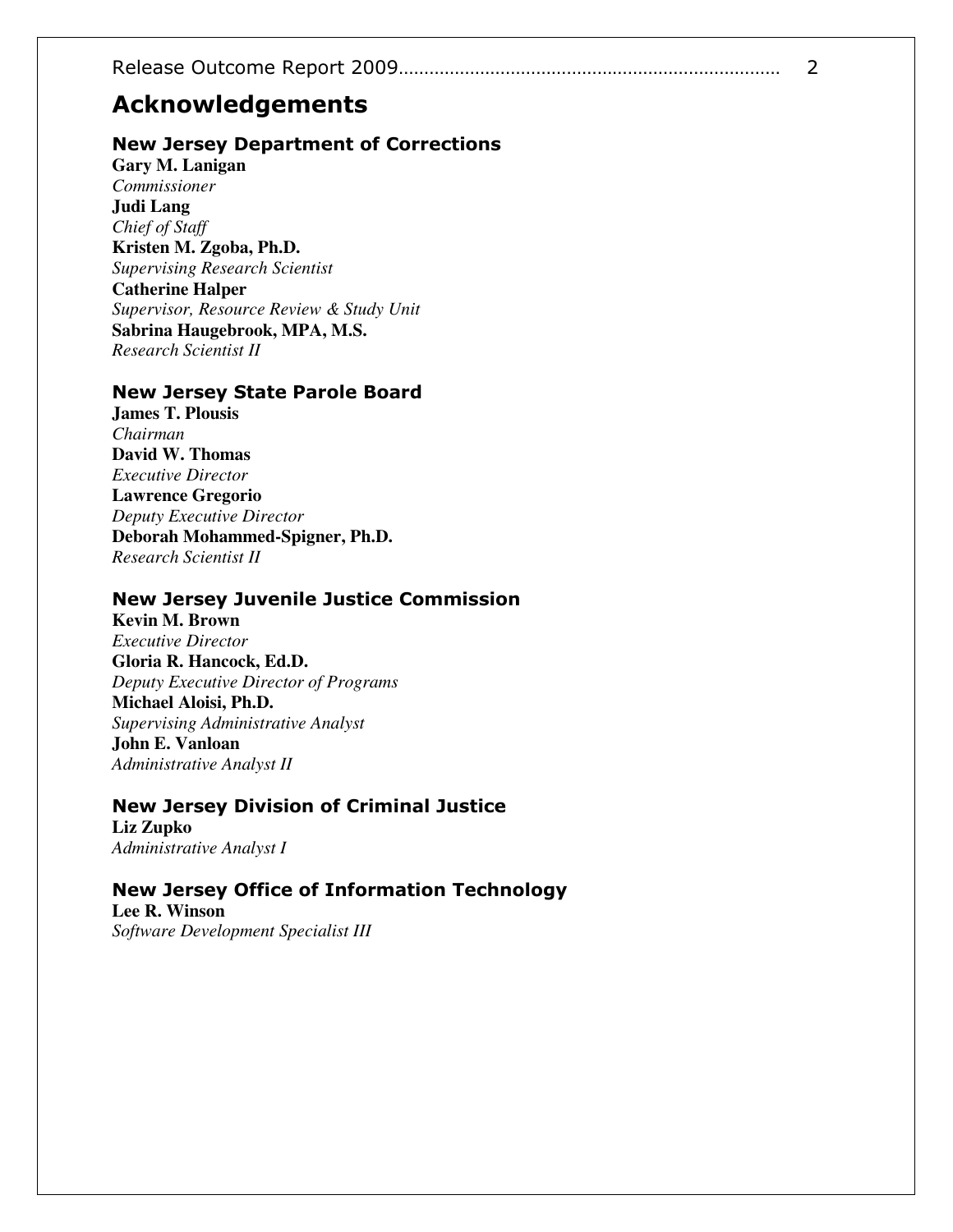# Table of Contents

| Acknowledgements                               | $\overline{2}$          |
|------------------------------------------------|-------------------------|
|                                                |                         |
| <b>Executive Summary</b>                       | $\overline{\mathbf{4}}$ |
|                                                |                         |
| Introduction                                   | 6                       |
| <b>Agency Mission Statements</b>               | $\overline{z}$          |
|                                                |                         |
| <b>Methodology</b>                             | 9                       |
|                                                |                         |
| <b>Results: NJDOC and NJSPB</b>                | 11                      |
| <b>2009 Release Cohort Characteristics</b>     |                         |
| 2009 Release Cohort Recidivism Characteristics |                         |
| <b>Three Year Comparison of Percentages</b>    |                         |
| <b>Cumulative Rearrest Rates</b>               |                         |
| 2009 Release Offenders Most Serious Offense    |                         |
| <b>Factors Associated with Recidivism</b>      |                         |
| <b>Results: JJC</b>                            | 18                      |
| <b>Overall Recidivism Rates for Youth</b>      |                         |
| <b>Time to Failure in Months</b>               |                         |
| <b>Recidivism by Offender Status</b>           |                         |
| <b>Factors Associated with Recidivism</b>      |                         |
|                                                |                         |
| <b>Conclusion</b>                              | 23                      |
|                                                |                         |
| <b>Notes</b>                                   | 26                      |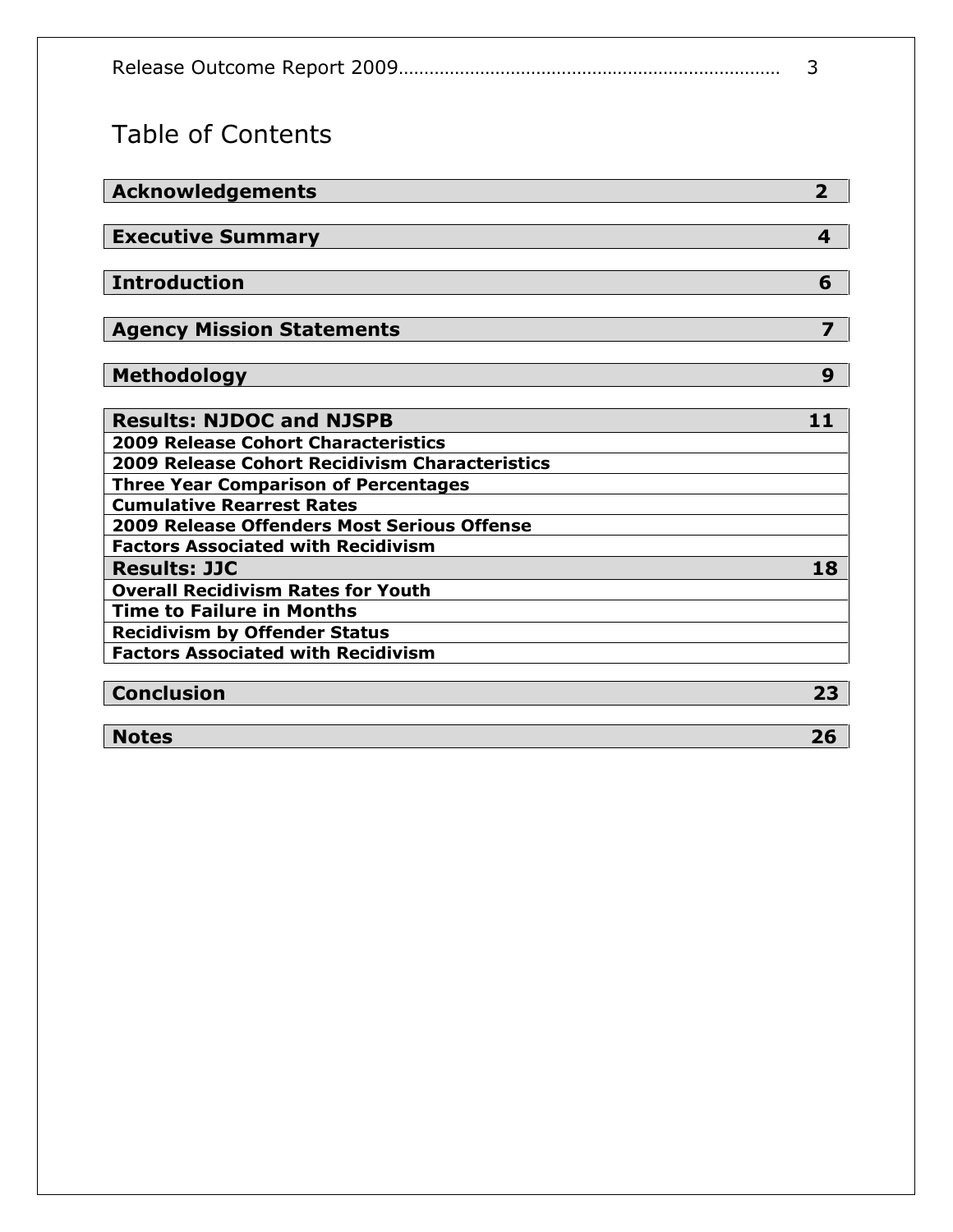# **EXECUTIVE SUMMARY**

# **OVERALL FINDINGS**

The State of New Jersey continues to experience a downward trend in all three of the categories of recidivism. The full 2009 release cohort experienced a 1.85% decrease in the percentage of re-arrests and a 7.14% decrease in the percentage of re-convictions. There was an 8.57% decrease in reincarcerations, as compared to the 2008 release cohort.

• Approximately 67% of adult offenders did not return to prison within the 3 year analysis of this report.

# **SAMPLE CHARACTERISTICS OF 2009 RELEASE COHORT**

- The adult cohort was comprised of 11,895 offenders: 7,330 supervised offenders  $(61.6\%)$ and 4,565 (38.4%) unsupervised offenders. It is important to note that although the cohort of adults is separated between supervised and unsupervised offenders, differences may be attributable to differences in supervision levels
- The juvenile cohort was comprised of 854 releases
- The race of the adult cohort was comprised of 22.5% Caucasian, 59.1% African American, 17.9% Hispanic and .5% other races
- The juvenile population was predominantly male, youth of color, with an average age at release of 17.8 years.
- The median time served for the adult cohort was 502 days, with 95% of the sample serving under 5 years
- The majority of adult offenders served time for a drug offense  $(41.3\%)$ , followed by a violent offense (20.8%)

# **TOTAL ADULT COHORT RECIDIVISM CHARACTERISTICS**

- 53.1% of the cohort was rearrested, this is a 1.85% decrease from the 2008 release cohort
- 38.8% of the cohort was reconvicted, this is a 7.14% decrease from the 2008 release cohort
- 32.4% of the cohort was reincarcerated, this is a 8.57% decrease from the 2008 release cohort
- For those offenders who were rearrested, the average time to failure was just over one year (mean=385 days; median= 312 days, sd= 292 days)
- For those parolees who violated parole, the average time to parole violation was just under one year (mean=353 days, sd=241 days)
- While weapon offenders had the highest percentage of recidivists among them, a weapons offense was the least repeated offense across all categories
- Drug and "other" crimes were the most repeated crimes. The category of "other" crimes included offenses that did not fit into the 5 typologies, such as, crimes against the courts (contempt), traffic offenses, non-violent family offenses, decency offenses, public order and immigration offenses. Offenders released for a drug and "other" offense recidivated within the 36 months for the same offense 51.7% and 31.6% of the time, respectively
- Inmates who were released on a weapon charge returned to prison 37.9% on a new drug offense. Conversely, those who were released for violent and property offenses had the highest rate of recommission for a crime falling into the "other" category, 32.1% and 28.5% respectively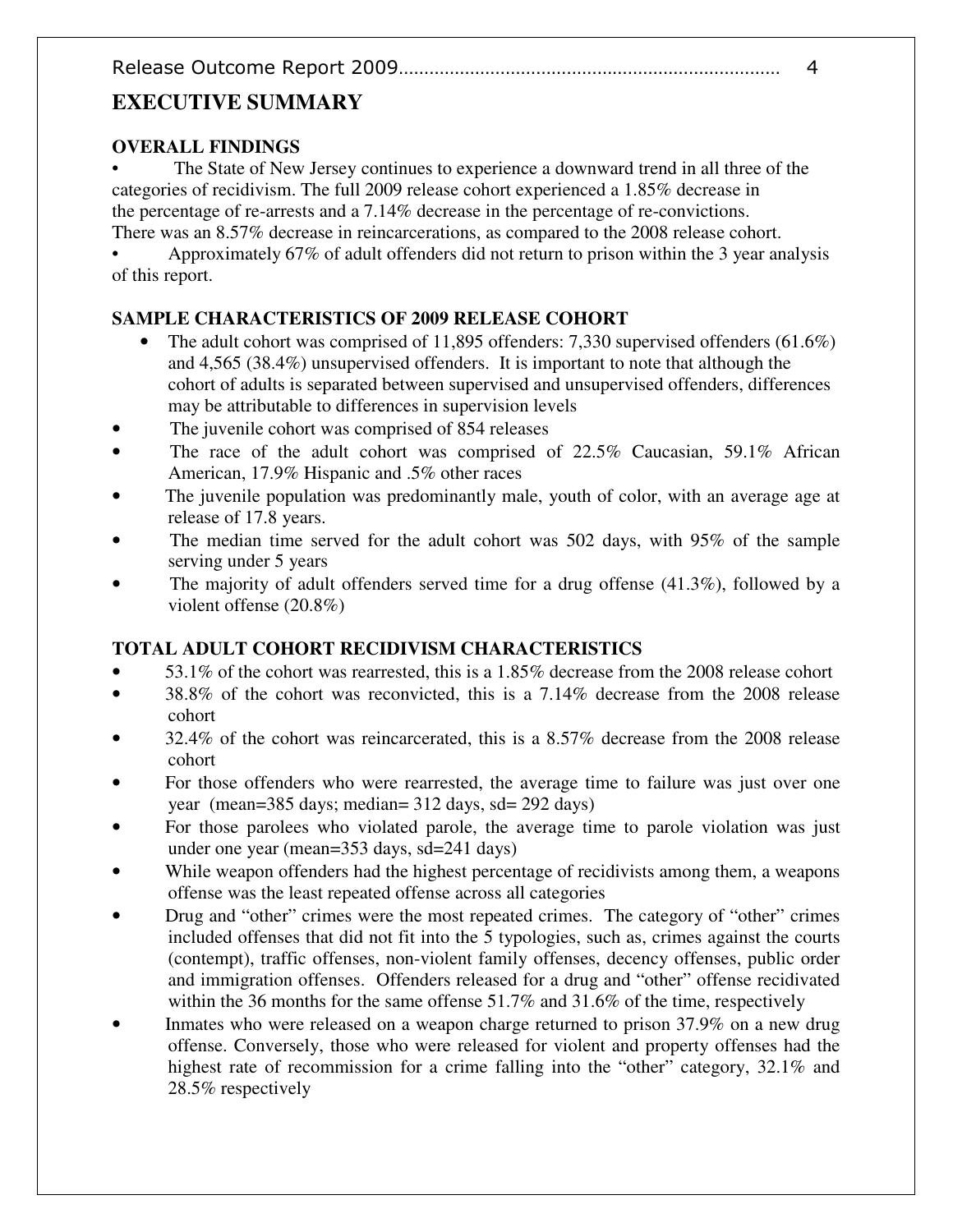# **ADULT RELEASE COHORT RECIDIVISM DIFFERENCES**

- Compared to supervised offenders (52.2% rearrest and 38.6% reconviction), unsupervised offenders had higher rates of rearrest (54.5%) and reconviction (39.2%); however, supervised offenders had a slightly higher rate of reincarceration (32.7%) compared to unsupervised offenders (31.8%). Comparative statistics related to supervised vs. unsupervised offenders may sometimes be misinterpreted because supervised offenders are subject to greater scrutiny than unsupervised offenders and may be returned to prison due to technical violations or other reasons that would not be identified in someone who is not closely supervised. There is no evidence to show that supervised offenders commit more crimes than an unsupervised offender.
- Proportionally more of the unsupervised group of offenders are rearrested within the first year, particularly the first six months
- Of the full sample rearrested,  $56.3\%$  did so by 1 year, and  $84\%$  by 24 months-this highlights the rapid rate at which recidivism occurs

## **FACTORS ASSOCIATED WITH ADULT OFFENDER RECIDIVISM**

- Statistically, prior correctional history was a large contributor to rearrest, specifically, if an offender had two or more prior incarcerations, the chance for a new arrest increased by a factor of four
- Correctional history was significantly related to the likelihood of rearrest. Twenty one percent of the full sample of released offenders had a minimum of one prior state incarceration and an additional 45% had two or more prior state incarceration terms, totaling 66% of the sample of inmates. Twenty one percent of offenders who were rearrested had served one prior correctional term, and 56% of those offenders who were rearrested served two or more prior prison terms, while 23% of those with no prior incarceration were re-arrested  $(x^2=60.02, df=2, p<.000)$
- Younger offenders were more likely to be rearrested; every additional year of age reduced an offender's odds of rearrest by almost one
- On average, offenders who were rearrested served shorter sentences of 643 days, while non-recidivists served 796 days
- Offenders who committed weapons, "other" crimes and drug offenses had an increased probability of a new arrest, with "other" crimes maintaining the highest odds of re-arrest (1.65) and weapon offenses close behind (1.45). Violent offenders were rearrested proportionally less than other types of offenders
- Race was related to rearrest; compared to Caucasian offenders, African American offenders had a 1.2 increased odds of rearrest, while Hispanic and Asian offenders' had decreased odds of rearrest
- Released males were statistically more likely to be rearrested than females

# **JUVENILE COHORT RECIDIVISM CHARACTERISTICS**

- 84.8% of the cohort had a new court filing/arrest
- 73.4% of the cohort had a new court filing/arrest that resulted in a new adjudication/conviction
- 34.7% of the cohort had a new court filing/arrest that resulted in a new commitment to a State facility
- The average time to re-offend for a new court filing/arrest was 269 days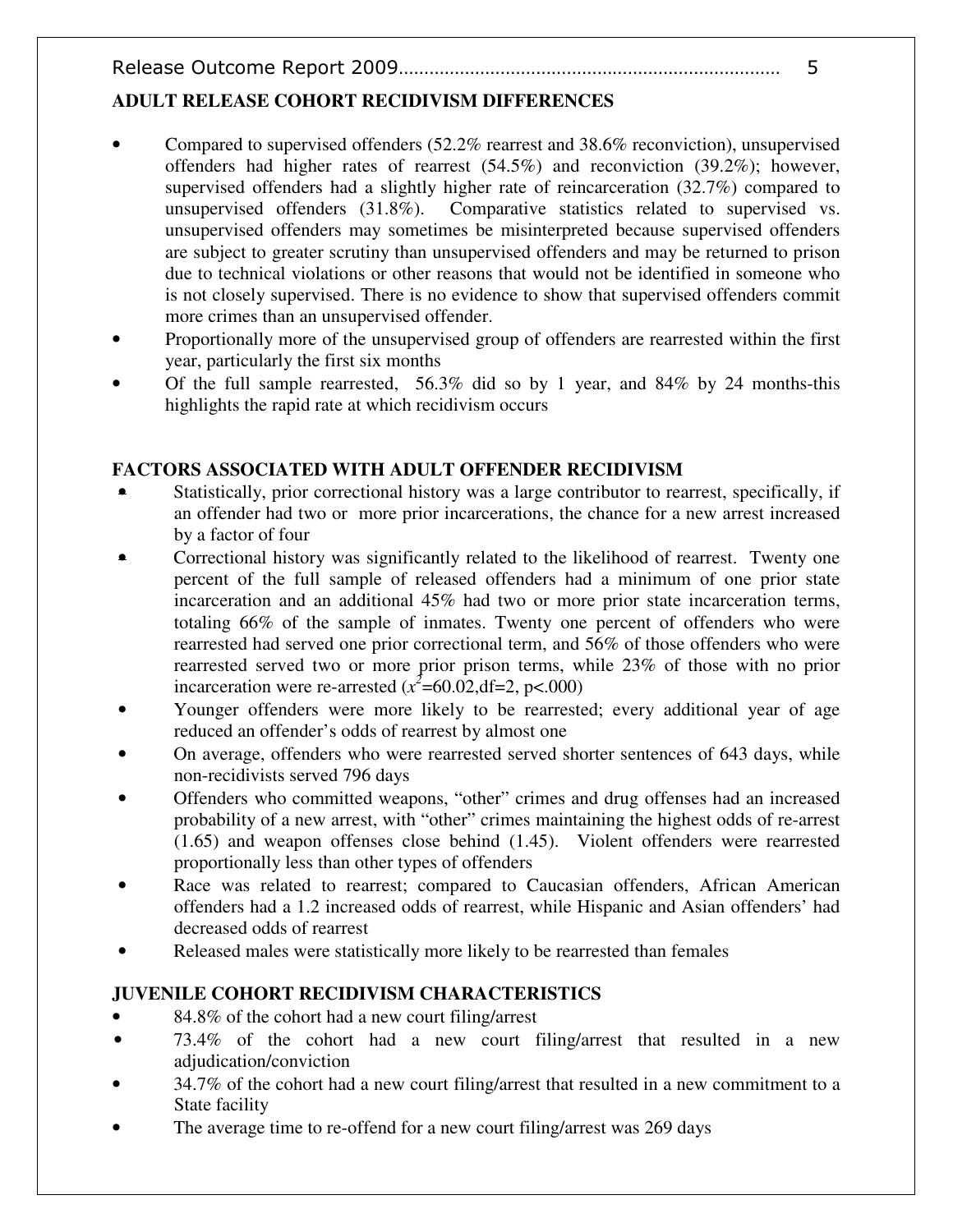- The average time to re-offend for a new adjudication/conviction was 288 days
- The average time to re-offend for a new commitment to a State facility was 342 days

# **FACTORS ASSOCIATED WITH JUVENILE RECIDIVISM (New Court Filing/Arrest)**

- Males were more likely to recidivate (85.8% recidivating vs. 68.6% of females)
- Youth of color (combining African American, Hispanic and "Other" youth of color) were more likely to recidivate than Caucasian youth (85.7% vs. 76.7%)
- Youth residing in the 15 most densely populated cities were more likely to recidivate compared with other youth  $(89.1\% \text{ vs. } 81.2\%)$
- Recidivating youth had accumulated a greater number of total adjudications of delinquency than non-recidivists (7.3 vs. 5.2)
- Juveniles committed/admitted on public order charges, e.g. disorderly conduct (as their most serious offense) were most likely to recidivate (95.9%), followed by 94.6% for weapons, 92.3% for CDS, 85.8% for property, 83.3% for Violations of Probation, and 77.7% for persons offenses
- Juveniles committed/admitted on 3<sup>rd</sup> degree offenses (as their most serious offense) were most likely to recidivate (90.2%), followed by 89.3% for  $4<sup>th</sup>$  degree, 87.1% for disorderly persons or petty disorderly persons (DP/PDP), 83.3% for Violations of Probation, 80.9% for  $2^{nd}$  degree, and 73.5% for  $1^{st}$  degree offenses
- Recidivating youth were reading at a lower grade level equivalent based on a MAP Reading Test than non-recidivists (5.2 grade level vs. 6.0)
- Recidivating youth scored at a lower grade level equivalent based on a MAP Math Test than non-recidivists (5.2 grade level vs. 5.9)
- Youth receiving special education and/or related services ("classified youth") were more likely to recidivate than other youth (89.0% vs. 80.2%)
- Recidivating youth had a lower composite score on the Kaufman Brief Intelligence Test (indicating level of functional intelligence) than non-recidivists (82.6 vs. 86.9)
- Recidivating youth had a higher score on the JJC's Initial Classification & Custody Document (indicating level of risk) than non-recidivists (12.3 vs. 10.5)
- Recidivating youth were found to have higher levels of educational/vocational need than non-recidivists, based on the JJC's Comprehensive Informational Assessment (CIA) (3.9 vs. 3.4)
- With regard to multiple needs, recidivating youth were found to have a greater number of staff assessed areas of need based on the JJC's CIA (5.2 vs. 4.7)

# **INTRODUCTION**

Once an offender is released back into the community, how to deter that former offender, including parolees, from recidivating can be a difficult task for the criminal justice system and society as a whole. Recidivism can be defined a variety of ways, but for this report is defined as any rearrest, reconviction and reincarceration within a 36 month time frame post release from a State prison or a juvenile facility. The cost of recidivism by offenders has a profound impact on community safety, social capital and budget, across states and local communities. As such, the manner by which the criminal justice system deals with this problem will affect everyone. This report tracks the outcome of those released from the New Jersey Department of Corrections, the New Jersey State Parole Board and the New Jersey Juvenile Justice Commission. For the juvenile analysis, recidivism was defined as "a new offense that would be a crime if perpetrated by an adult, committed by a previously-adjudicated youth who has been released from a program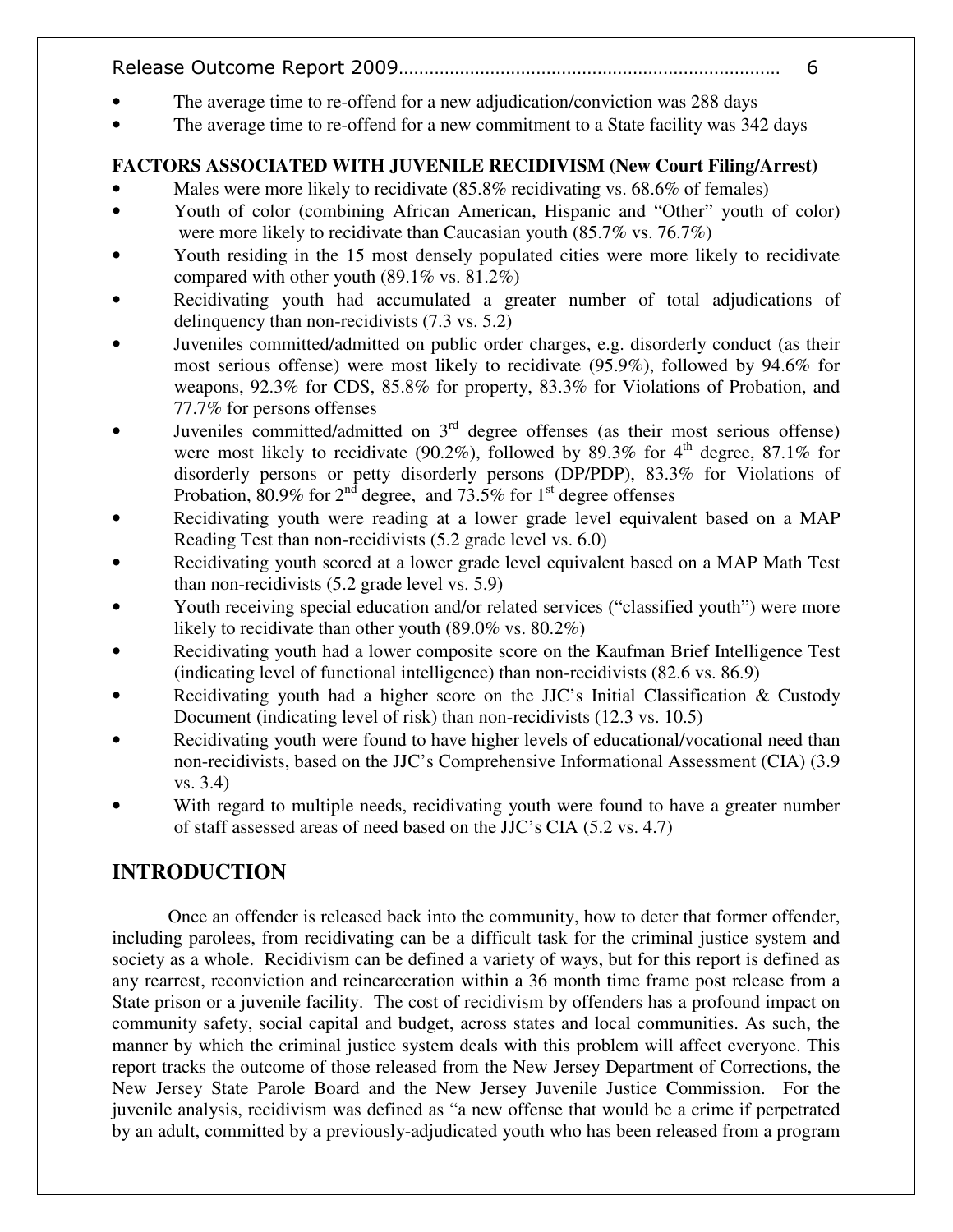or returned to the community." For the adult analysis, recidivism was tracked on rearrest, reconviction, reincarceration and technical violations.

Over the last few years of the economic downturn, government has faced significant budget constraints, having to do more with less. Because of these budget restrictions, government has to perform and set benchmarks with performance measurement designated as the key for a more efficient system of criminal justice. The State of New Jersey continues to experience a downward trend in all three of the categories of recidivism. The full 2009 release cohort experienced a 1.85% decrease in the percentage of re-arrests and a 7.14% decrease in the percentage of re-convictions. There was an 8.57% decrease in reincarcerations, as compared to the 2008 release cohort. Approximately 67% of adult offenders did not return to prison within the 3 year analysis of this report.

In terms of New Jersey's incarcerated population, approximately 11,895 adult inmates and 854 juvenile offenders were released in 2009 from State correctional facilities. These groups will be identified throughout the report as supervised (paroled), unsupervised and juvenile cohorts.

 The JJC operates an array of correctional settings as a core responsibility within its broader mandate as a juvenile justice agency. The settings serving youth prior to their release from custody include secure care facilities, residential community homes, and day programs. JJC facilities and program sites serve both youth committed by the court to the JJC for a term of incarceration, and youth placed by the court with the JJC while serving a period of probation supervision (i.e., JJC "probationers"). Committed youth released from custody typically receive a period of supervision in the community through the JJC's Office of Juvenile Parole and Transitional Services (JP&TS). Several transitional programs supplement the more traditional supervision and activities of JP&TS for released youth.

This report is a result of a legislative mandate instituted by P.L. 2009, c.329, (C.30: 4- 91.15). These aforementioned agencies are tasked by the legislature to compile a series of reports that record and examine recidivism rates. To that end, this report is the third in a series of reports that measures overall recidivism levels, describes adult and juvenile cohort characteristics, and analyzes those factors associated with recidivism.

The first sections of the report provide an introduction and the various agencies' mission statements. Additionally, it provides an extensive review of the methodology and definitions used in this report, as they significantly vary between agencies.

The following sections address recidivism of the total sample, the supervised and unsupervised adults, the juvenile releases, and the characteristics associated with re-offending. Additionally, the factors associated with recidivism are examined, as are any patterns that have developed. The final section focuses on the conclusions from the collaborating agencies.

## **AGENCY MISSION STATEMENTS**

#### **New Jersey Department of Corrections**

 The mission of the New Jersey Department of Corrections is to protect the public by operating safe, secure and humane correctional facilities. The mission is realized through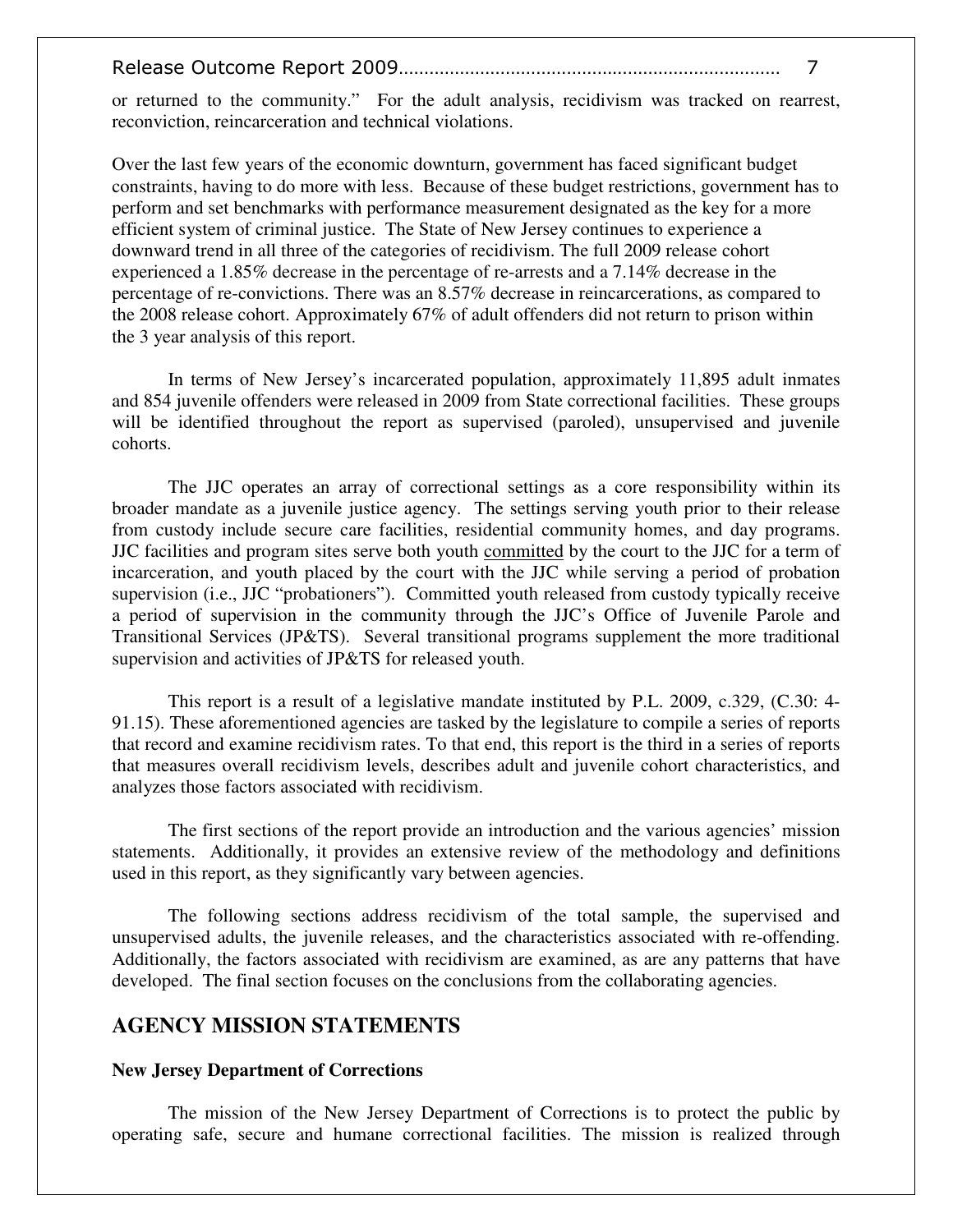effective supervision, proper classification, appropriate treatment of offenders, and by providing services that promote successful reentry into society. According to the 2014 budget, the department is responsible for managing \$1 billion and employing approximately 8,200 persons, including more than 6,000 in custody positions, to supervise approximately 23,000 inmates. The NJDOC is responsible for 13 institutions -- 11 adult male correctional facilities, one women's correctional institution and a central reception/intake unit. These facilities collectively house inmates in minimum, medium and maximum security levels. In addition, the department contracts with various Residential Community Release Program centers to provide for the transition of minimum security inmates back into the community.

 The department is committed to providing offender students with structured learning experiences, both academic and social, which will enhance their return to the community as productive citizens. The NJDOC's goal is to provide the offender students with the experiences and skills necessary to enter and remain current with the advanced technology influencing the current and future job market. Comprehensive academic education and career technical training, infused with technology based skills, are important elements to a successful transition into society and the workforce. The department offers an array of institutional and community-based program opportunities for offenders, including community labor assistance, academic and vocational educational programs, recreational programs, library (lending and law) services and substance abuse treatment.

 Other specialized services include victim awareness, chaplaincy services, county assistance, quality assurance, liaison to Intensive Supervision Program and ombudsman services, which is a medium utilized by offenders to seek redress for problems and complaints. Additionally, the NJDOC, acting in conjunction with the New Jersey State Parole Board, provides a continuum of treatment services for offenders as they complete their sentences. Public safety is enhanced through the development, coordination, administration and delivery of these institutional and community-based programs and services.

#### **New Jersey State Parole Board**

The New Jersey Parole Act of 1979 places with the New Jersey State Parole Board the authority and responsibility of deciding which inmates of the State's and of the counties' correctional institutions shall be granted release on parole and what the conditions of that release will be. Since 2001, the Board has been charged with the responsibility of overseeing all of the functions, powers and duties of the State's 364 parole officers who supervise and monitor parolees. The Parole Act of 1979 created presumptive parole, meaning that, when an inmate appears before a Board Panel, the assumption, before anything is said or reviewed, is that the inmate has a legitimate expectation of release on his or her parole eligibility date. It is therefore important that the Board make appropriate release decisions based on all relevant information. To assist Board members in this important task, the Board obtains a comprehensive pre-parole package that includes a current psychological evaluation of the inmate as well as a risk and needs assessment tool (the LSI-R) to determine what degree of supervision and what program placement may be appropriate if release is authorized.

The statute provides, as to offenses committed on or after August 19, 1997, that an adult inmate shall be paroled unless he or she has failed to cooperate in his or her own rehabilitation or there is a reasonable expectation that the inmate will violate conditions of parole. This statutory standard implements an important objective of parole---namely, to encourage an inmate to avoid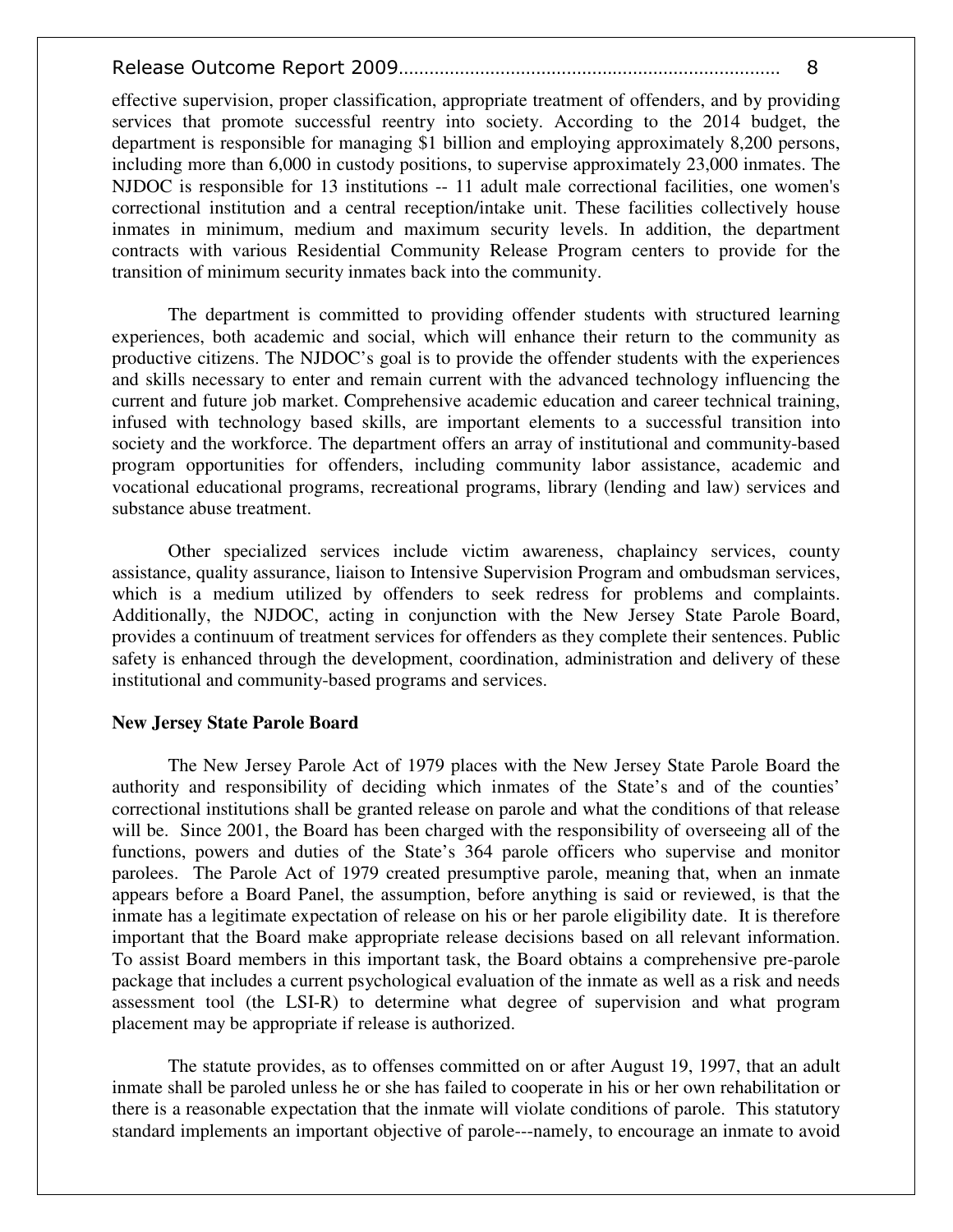institutional disciplinary infractions and to participate in institutional programs while incarcerated. Once an offender is granted parole release, the Board then has the continuing responsibility of ascertaining and monitoring compliance with the conditions of supervision that have been established by the Board. If the parolee does not comply with the conditions of supervision, the Board has the lawful authority to issue a warrant for the arrest of that parolee. Following an administrative hearing, a Board Panel may either "revoke" the grant of parole and return the parolee to prison, or modify the offender's parole conditions.

The mission of the Board is to improve the quality of life for the citizens of New Jersey. The Board seeks to accomplish this through the administration of an innovative parole system. The parole system in New Jersey addresses the needs of the community, victims and offenders through responsible decision-making and supervision processes. The implementation of this system results in effective parole case management and serves to attain the important goals of the Board, to increase public safety and decrease recidivism while promoting successful offender reintegration. NJSPB is committed to promoting public safety and to fostering rehabilitation of offenders by implementing policies that result in effective parole case management.

#### **New Jersey Juvenile Justice Commission**

The mission of the Juvenile Justice Commission is to lead the reform of the juvenile justice system in New Jersey as mandated by N.J.S.A. 52:17B-169 et seq. The agency values and expects its employees and residents to demonstrate leadership, integrity, commitment and respect as it works to protect public safety, reduce delinquency and hold youthful offenders accountable for their delinquent actions by:

- Partnering with local and county jurisdictions in collaborative efforts to prevent youth from entering the juvenile justice system and intervene with court-involved youth;
- Providing youthful offenders with a continuum of rehabilitative services and sanctions in appropriate settings that promote positive growth and development opportunities; and
- Assisting youthful offenders to achieve successful reentry back to their communities through a network of support services and personal skill development that strengthens their levels of self-sufficiency.

# **METHODOLOGY**

This report examines subsequent criminal activity of adult offenders released from the completion of a maximum sentence with the New Jersey Department of Corrections or released due to court recall (n= 4,565) and released to supervision by the State Parole Board or the AOC Intensive Supervision Program (n=7,330) in 2009; this resulted in the review of criminal activity for a total sample of 11,895 adults. This study also examined the release of juveniles (n=854) from the Juvenile Justice Commission in 2009. The subjects were placed into one of the following three categories: the unsupervised cohort (NJDOC), the supervised cohort (SPB) and the juvenile cohort (JJC). It is important to note that the first valid release date was utilized for each adult offender in the cohort, which resulted in a count of offenders, not releases. This is consistent with previous federal studies and the more recent publication from the Pew Center on the States  $(2011)^1$ .

Accordingly, the first rearrest was then tracked on various characteristics in an effort to not inflate the statistics. The adults who are excluded from this study are out-of-state releases or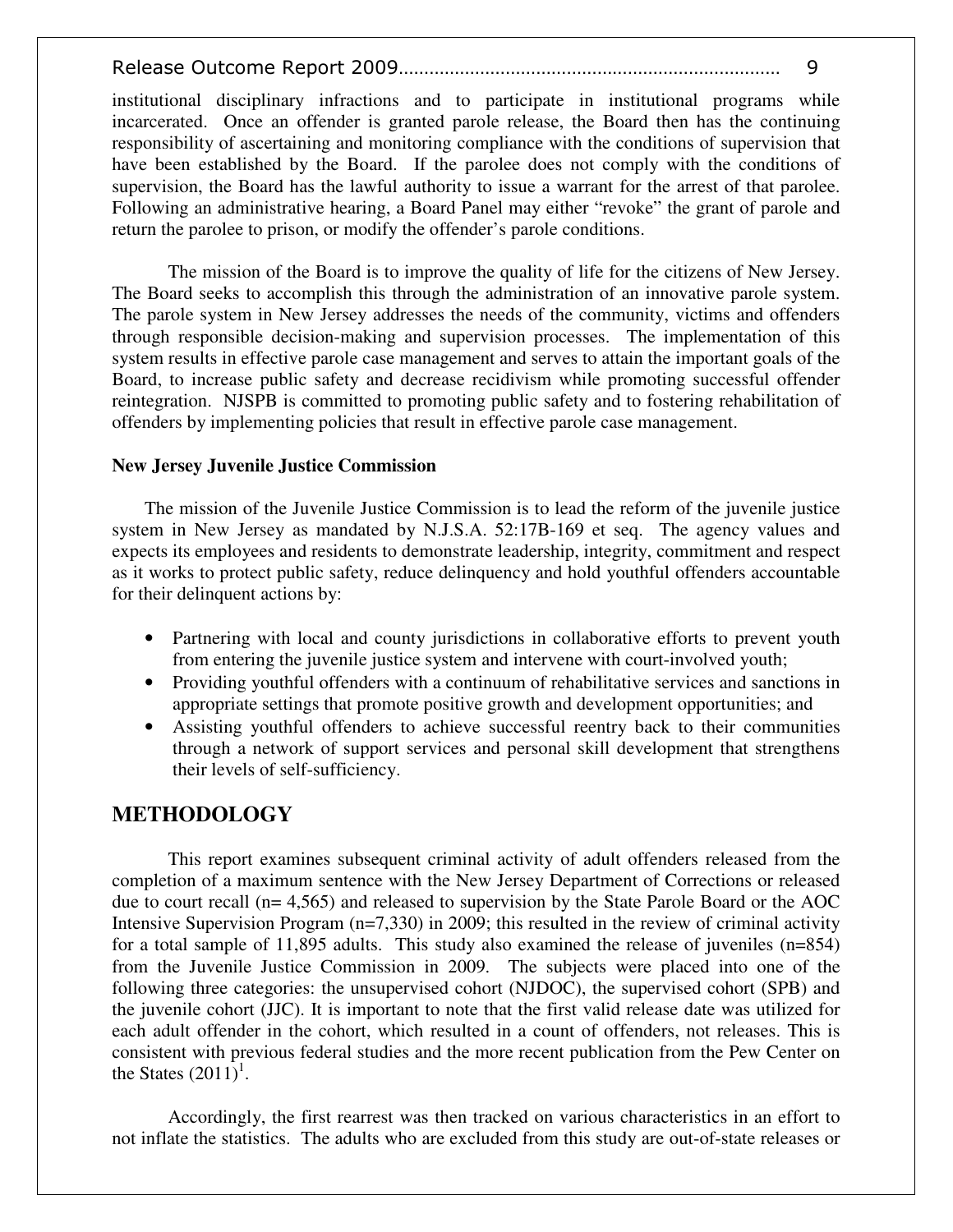offenders who were arrested outside New Jersey, offenders without a State Bureau of Identification (SBI) number, and offenders who were deported or deceased.

In an effort to provide the highest degree of data available for review of recidivism, and beyond that supplied by federal studies, the State of New Jersey has provided data on all three levels of criminal activity as well as violations of supervision. Specifically, the adult release cohort was tracked and measured in the following ways:

- 1. Rearrest: Measured as the first rearrest on felony charges within the three-year follow-up, regardless of disposition. This count would include a new arrest/crime for a parolee. This date is tracked for a review on time to failure.
- 2. Reconviction: Measured as the first reconviction from at least one charge within the three-year follow-up. This count is regardless of whether or not the offender went on to be readmitted to the NJDOC.
- 3. Reincarceration: Measured as the first New Jersey readmission for an outstanding felony indictment regardless of incarceration location within the three-year follow-up period. This is consistent with the 2011 Pew study definition of recidivism<sup>2</sup>.
- 4. Technical parole violation: Measured as any supervised offender who returns to State prison or county jail within the three-year follow-up for a technical violation of parole condition only (i.e., dirty urine, curfew infraction). A new crime that results in a rearrest for a supervised offender will be counted under the "rearrest" category.

Crime categories were separated consistent with the federal government's crime types including weapons offenses, drug offenses, property offenses, violent offenses and "other" offenses. The category of "other" crimes included offenses that did not fit into the 5 typologies, such as, crimes against the courts (contempt), traffic offenses, non-violent family offenses, decency offenses, public order and immigration offenses. Additional variables are included in an effort to determine whether an association with recidivism exists. These variables include offense dates, the type of rearrest offense, release age, LSI-R score, time served, original admission offense type, gender, race/ethnicity and prior criminal history.

Release data from the New Jersey Department of Corrections' Offender Based Correctional Informational System (OBCIS) was matched against the State Police Offender Based Transaction System/Computerized Criminal History (OBTS/CCH) database. OBTS/CCH is used in the generation of New Jersey's "RAP" sheets – Records of Arrest and Prosecution. The inmate SBI number was used to electronically retrieve arrest, conviction and incarceration information for criminal events both prior and subsequent to their 2009 release. Additionally, there was a match to iTag records to capture program participation and LSI-R characteristics.

For the JJC analysis, the measures and definitions of recidivism were consistent with the work of the National Council of Juvenile Correctional Administrators (CJCA). Recidivism was defined as "a new offense that would be a crime if perpetrated by an adult, committed by a previously-adjudicated youth who has been released from a program or returned to the community." Measurement of recidivism refers to the type(s) of data used to identify an individual as a recidivist or non-recidivist. While there are various ways that recidivism can be measured, the present study focused on three measures. The three primary measures of recidivism considered in the study address three distinct questions.

1. Do youth have a subsequent delinquency court filing or adult arrest for a new offense?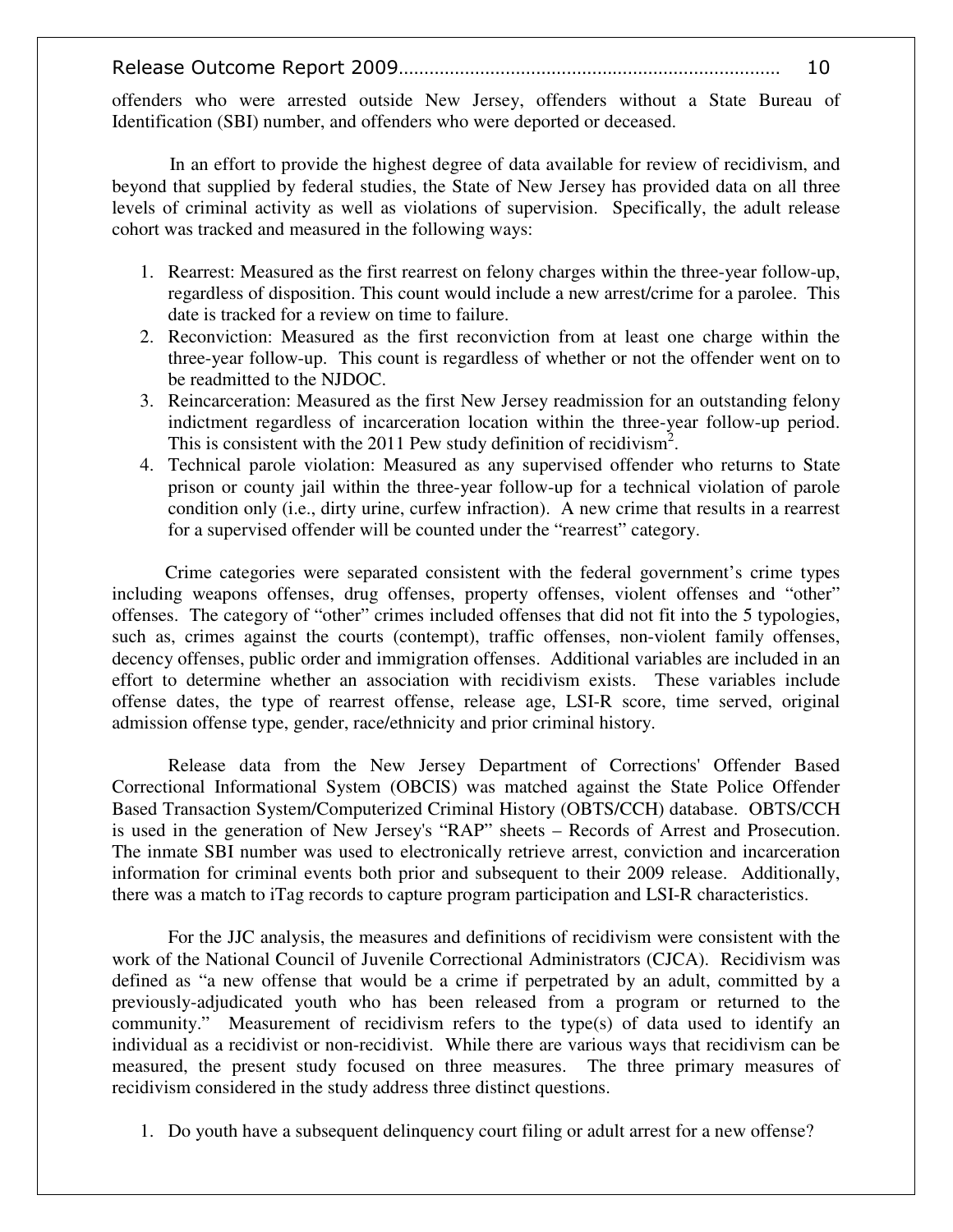- 2. Do youth have a subsequent adjudication or conviction for a new offense?
- 3. Do youth experience a subsequent commitment to the JJC or to the New Jersey Department of Corrections for a new offense?

The three measures, therefore, are identified as:

- 1. New court filing/arrest (regardless of whether it results in an adjudication of delinquency or conviction as an adult)
- 2. New adjudication/conviction
- 3. New commitment to the JJC or NJDOC

The date recorded for the recidivism event was the available date most closely representing when the juvenile committed (or allegedly committed) the new offense. The study used this offense date to determine whether a given recidivism event occurred within three, six, 12, 24, or 36 months.<sup>3</sup> The JJC's Information Technology Unit provided a database, based on its Juvenile Information Management System (JIMS), containing youths' names and relevant information to identify youth released from JJC custody during 2009<sup>4</sup>. For each of the releases initially identified, an additional search was conducted with the assistance of the Administrative Office of the Courts (AOC) and the Department of Law & Public Safety's (DL&PS) Division of Criminal Justice. The AOC (Family Division Statistics) provided recidivism-related data from its Family Automated Case Tracking System database, while the DL&PS, Division of Criminal Justice provided recidivism-related data from the State Police Criminal Case History database.

Note that since the average age at release for youth in the study was 17.8 years, many youth turned 18 years of age during the follow-up period. As a result, and as suggested by the three questions noted above, the study reviewed both juvenile and adult records for youth in order to assess recidivism<sup>5</sup>.

#### **RESULTS**

#### **NJ Department of Corrections and NJ State Parole Board**

During calendar year 2009, 11,895 inmates were released from the NJDOC. Of the final sample, 7,330 offenders were released as supervised (i.e. under parole supervision) and 4,565 offenders were released as unsupervised (max-outs), completing their sentences while incarcerated. The supervised offenders represented approximately two-thirds of all offenders released in this cohort. As can be seen in Table 1, of the total sample, 92.45% of offenders were male and 7.55% were female. The racial characteristics of the released offenders (supervised and unsupervised) show that more African American offenders (59.1%) were released, followed by Caucasian inmates (22.5%) and Hispanic offenders (17.9%). Thirty-four percent of the total sample did not have a prior correctional history, but the remaining 65.9% had a minimum of one additional State incarceration. When one looks closer, 36.8% of the supervised sample had no prior criminal history, while 29.9% of the unsupervised sample had no prior criminal history (p<.000). The most prevalent serious offense that the sample committed was a drug offense (41.3%), followed by a violent felony (20.8%). The average release age of all offenders was 35, with the unsupervised sample being statistically older than the supervised sample at 35.42 years (p<.000). The median time served for the 2009 release cohort was 502 days.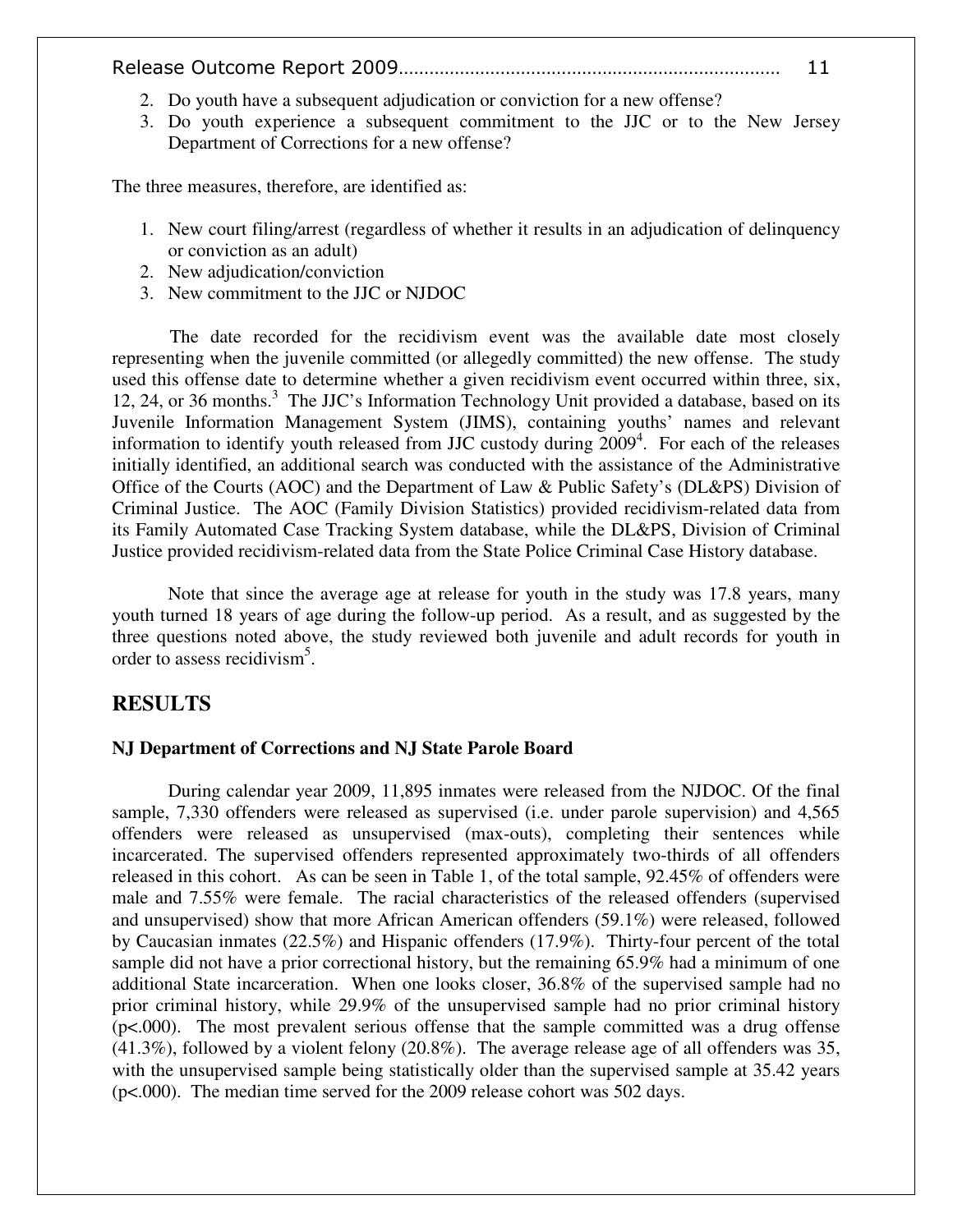|--|--|--|

| Table 1:                    | 2009 Release Cohort Characteristics |                             |                        |  |
|-----------------------------|-------------------------------------|-----------------------------|------------------------|--|
| Variable                    | Supervised $(n=7,330)$              | Unsupervised $(n=4,565)$    |                        |  |
| <b>Gender</b>               |                                     |                             |                        |  |
| Male                        | 6,764                               | 4,233                       | 10,997 (92.45%)        |  |
| Female                      | 566                                 | 332                         | 898 (7.55%)            |  |
| Race                        |                                     |                             |                        |  |
| Caucasian                   | 1,642                               | 1,038                       | 2,680 (22.5%)          |  |
| African American            | 4,311                               | 2,715                       | $7,026(59.1\%)$        |  |
| Hispanic                    | 1,336                               | 788                         | 2,124 (17.9%)          |  |
| Other                       | 41                                  | 24                          | 65 (0.5%)              |  |
| Prior History*              |                                     |                             |                        |  |
| No Prior History            | 2,694                               | 1,364                       | 4,058 $(34.1\%)$       |  |
| 1 Prior Incarceration       | 1,499                               | 1,003                       | $2,502(21.0\%)$        |  |
| 2 or More Prior             | 3,137                               | 2,198                       | 5,335 (44.9%)          |  |
| Incarcerations              |                                     |                             |                        |  |
| Variable                    | Supervised $(n=7,330)$              | Unsupervised $(n=4,565)$    | Total (N=11,895)       |  |
| <b>Most Serious Offense</b> |                                     |                             |                        |  |
| Violent                     | 1,513                               | 957                         | 2,470 (20.8%)          |  |
| Weapon                      | 242                                 | 172                         | 414 (3.5%)             |  |
| Property                    | 1,491                               | 902                         | 2,393 (20.1%)          |  |
| Drugs                       | 3,070                               | 1,839                       | 4,909 (41.3%)          |  |
| Other                       | 1,014                               | 695                         | $1,709(14.4\%)$        |  |
| Release Age*                | Mean= $34.73$ (SD= $9.9$ )          | Mean= $35.42$ (SD= $10.0$ ) | Mean= 35 (SD 10.0)     |  |
| <b>Time Served in Days</b>  | Median= $495 (SD = 859)$            | Median= 509 (SD= 890)       | Median= 502 (SD 871.8) |  |

 $*p < .000$ 

 As displayed in Table 2, 53.1% of the overall sample was rearrested, 38.8% was reconvicted and 32.4% returned to State incarceration either via a new charge or a technical violation. Of the 7,330 supervised releases, 3,828 (52.2%) were rearrested and 3,502 (47.8%) were not; and of the 4,565 unsupervised releases, 2,487 (54.5%) were rearrested and 2,078  $(45.5\%)$  were not. This difference meets statistical significance ( $p<0.000$ ), as more of the unsupervised offenders were rearrested. It should be noted that differences may be attributable to differences in supervision levels. Comparative statistics related to supervised vs. unsupervised offenders may sometimes be misinterpreted because supervised offenders are subject to greater scrutiny than unsupervised offenders and may be returned to prison due to technical violations or other reasons that would not be identified in someone who is not closely supervised. There is no evidence to show that supervised offenders commit more crimes than an unsupervised offender. The supervised and unsupervised groups were not statistically significant on the measures of reconviction or reincarceration.

Examining the rearrested groups further reveals that for 861 (34.6%) of the "Unsupervised and Re-Arrested" group, the arrest occurred within the first six months, and by 12 months of release the cumulative total re-arrested was 1,438 (57.8%). In comparison, at the six month mark, 31.1% of the "Supervised and Re-arrested" group was rearrested, while over half, 2,120 (55.4%) were rearrested within 12 months of their release. This finding meets statistical significance (p<.000), as proportionally more of the unsupervised group of offenders are rearrested within the first year, particularly the first six months. The median time to failure for rearrest in days for the full sample was under one year. The supervised group had a median time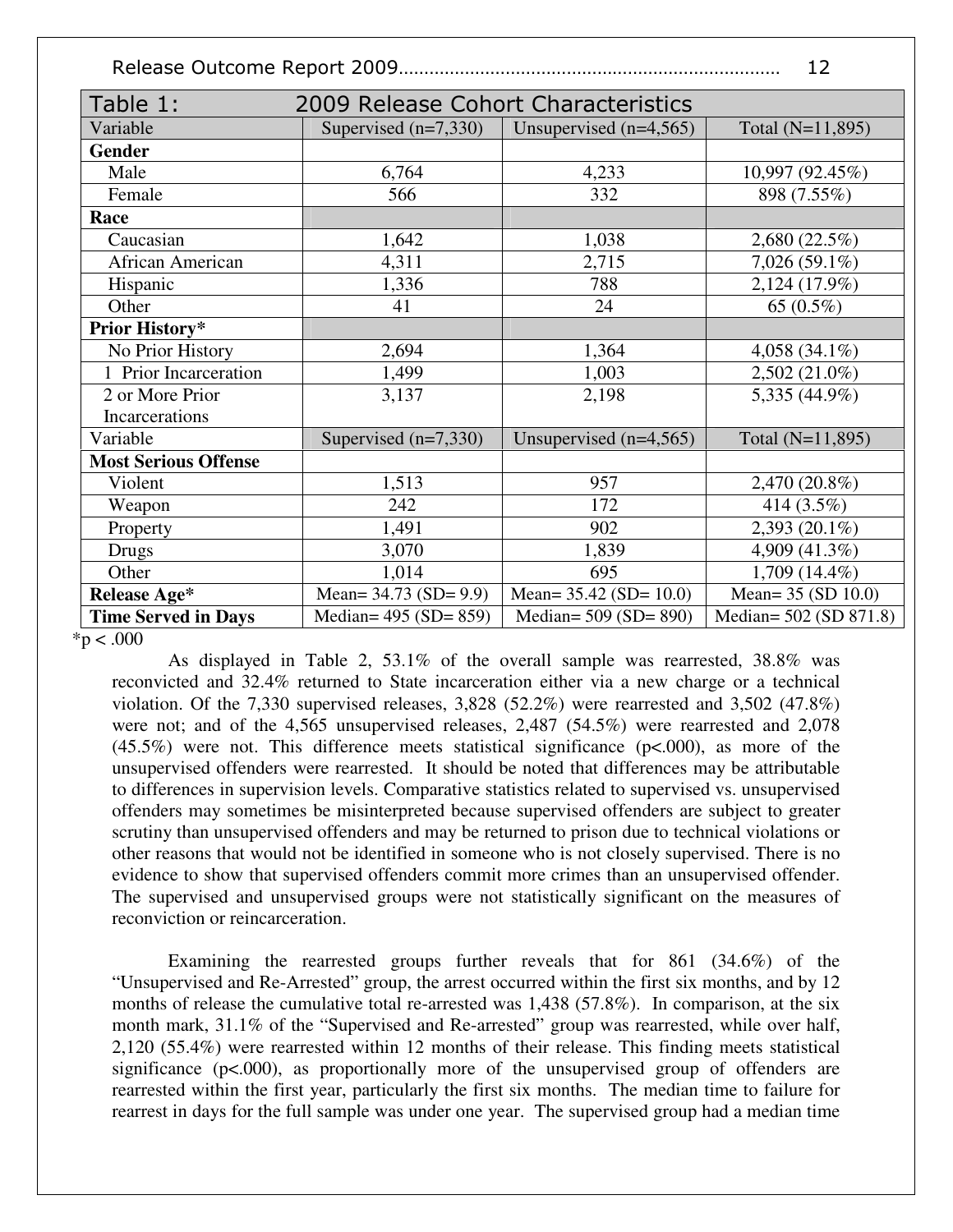|--|--|

to rearrest of 318 days and the unsupervised had a median of 297 days, this was not statistically different.

| Table 2:<br>2009 Release Cohort Recidivism Characteristics |                                 |                          |                  |  |
|------------------------------------------------------------|---------------------------------|--------------------------|------------------|--|
| Variable                                                   | Supervised $(n=7,330)$          | Unsupervised $(n=4,565)$ | Total (N=11,895) |  |
| Rearrest*                                                  |                                 |                          |                  |  |
| Yes                                                        | 3,828                           | 2,487                    | $6,315(53.1\%)$  |  |
| N <sub>o</sub>                                             | 3,502                           | 2,078                    | 5,580 (46.9%)    |  |
| <b>Reconviction</b>                                        |                                 |                          |                  |  |
| Yes                                                        | 2,832                           | 1,788                    | 4,620 (38.8%)    |  |
| N <sub>o</sub>                                             | 4,498                           | 2,777                    | 7,275 (61.2%)    |  |
| Reincarceration                                            |                                 |                          |                  |  |
| Yes                                                        | 2,399                           | 1,456                    | 3,855 (32.4%)    |  |
| N <sub>o</sub>                                             | 4,931                           | 3,109                    | 8,040 (67.6%)    |  |
| Time to Rearrest*                                          |                                 |                          |                  |  |
| No Rearrest                                                | 3,502                           | 2,078                    | 5,580 (46.9%)    |  |
| 6 Months                                                   | 1,191                           | 861                      | 2,052 (17.3%)    |  |
| 7-12 Months                                                | 929                             | 577                      | $1,506(12.7\%)$  |  |
| 13-24 Months                                               | 1,078                           | 665                      | 1,743(14.7%)     |  |
| 25-30 Months                                               | 362                             | 233                      | 595 (5.0%)       |  |
| 31-36 Months                                               | 268                             | 151                      | 419 (3.5%)       |  |
| Variable                                                   | Supervised $(n=7,330)$          | Unsupervised $(n=4,565)$ | Total (N=11,895) |  |
| <b>Time to Rearrest (Days)</b>                             | Median= $318$                   | Median= $297 (SD=291)$   | Median= $312$    |  |
|                                                            | $(SD=293)$                      |                          | $(SD=292)$       |  |
| <b>Time to Parole Violation for</b>                        | Mean= 353, Median= 299 (SD=241) |                          |                  |  |
| <b>Parolees (Days)</b>                                     |                                 |                          |                  |  |

 $*p < .000$ 

 As can be seen in Table 3 below, when compared to the previous 2008 cohort, the State of New Jersey continues to experience a downward trend in all three of the categories of recidivism. The full 2009 release cohort experienced a 1.85% decrease in the percentage of rearrests and a 7.14% decrease in the percentage of re-convictions. There was an 8.57% decrease in reincarcerations, as compared to the 2008 release cohort. This is a percent change difference and the statistics are computed to maintain methodological consistency with the Pew Center on the States 2011 "State of Recidivism" report. These decreases are consistent with the State of New Jersey's commitment to reducing recidivistic activity.

| Table 3: Four Year Comparison of Percentages |                  |                      |                         |
|----------------------------------------------|------------------|----------------------|-------------------------|
| <b>Release Year</b>                          | <b>Re-Arrest</b> | <b>Re-conviction</b> | <b>Re-incarceration</b> |
| 2006                                         | 57%              | $47\%$               | 34%                     |
| 2007                                         | 57%              | 45%                  | 37%                     |
| 2008                                         | 54%              | 42%                  | 35%                     |
| 2009                                         | 53%              | 39%                  | 32%                     |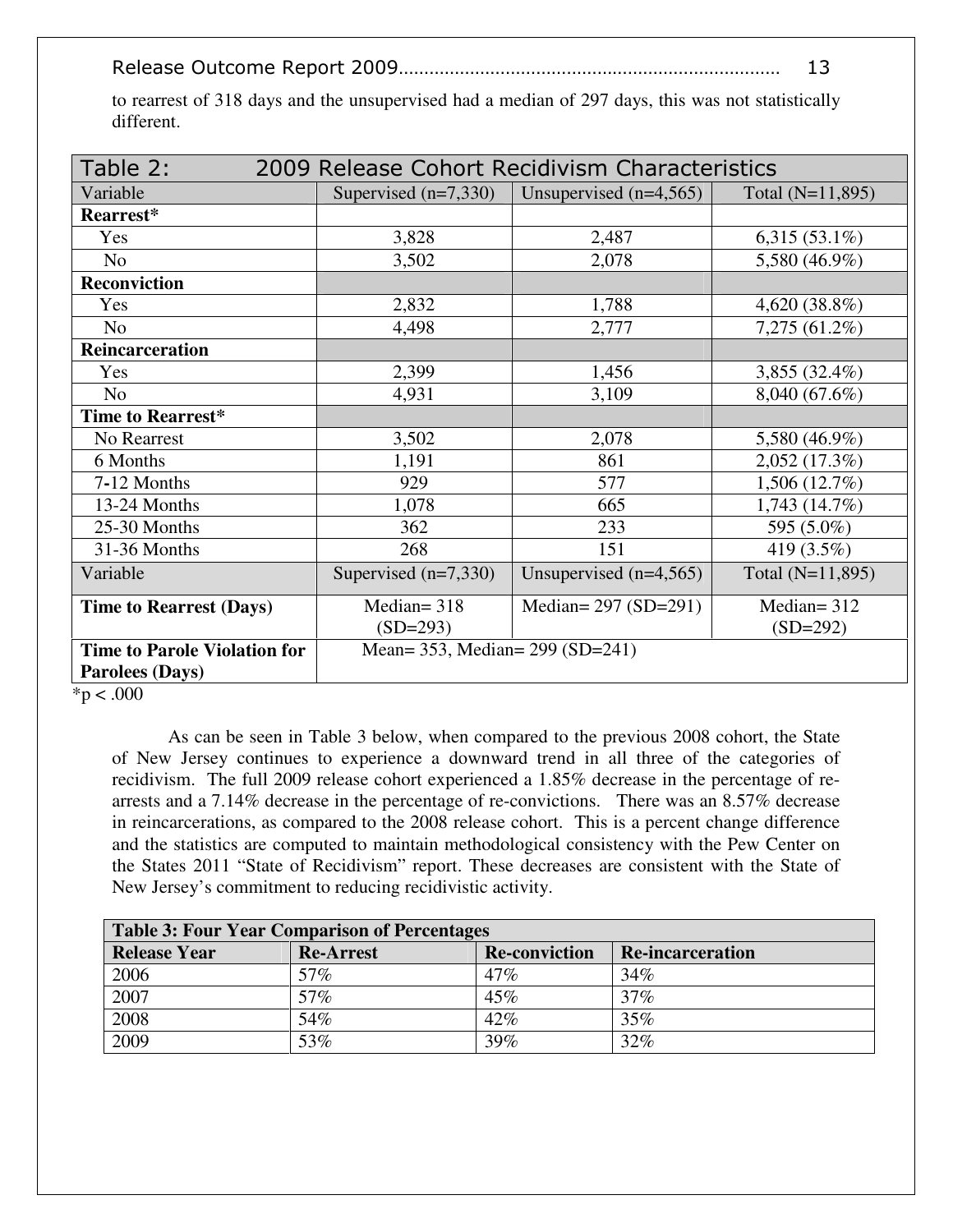



Figure 1 above depicts only those offenders who were rearrested within the follow-up period of three years (n=6,315). Overall, 52.2% of inmates released to parole supervision were rearrested, and 54.5% of inmates released at their maximum custodial term were rearrested at the 36 month mark. Time to rearrest (only recidivists) was then examined at six month intervals. At 12-month post-release, 57.8% of the unsupervised releases had recidivated and were rearrested compared to 55.4% of those offenders released under supervision. Offenders who were 24 months post release from prison had recidivated 84.6% (unsupervised cohort) and 83.5% for the supervised releases. These time intervals highlight how quickly recidivism takes place, and how for each additional year after release the numbers decelerate.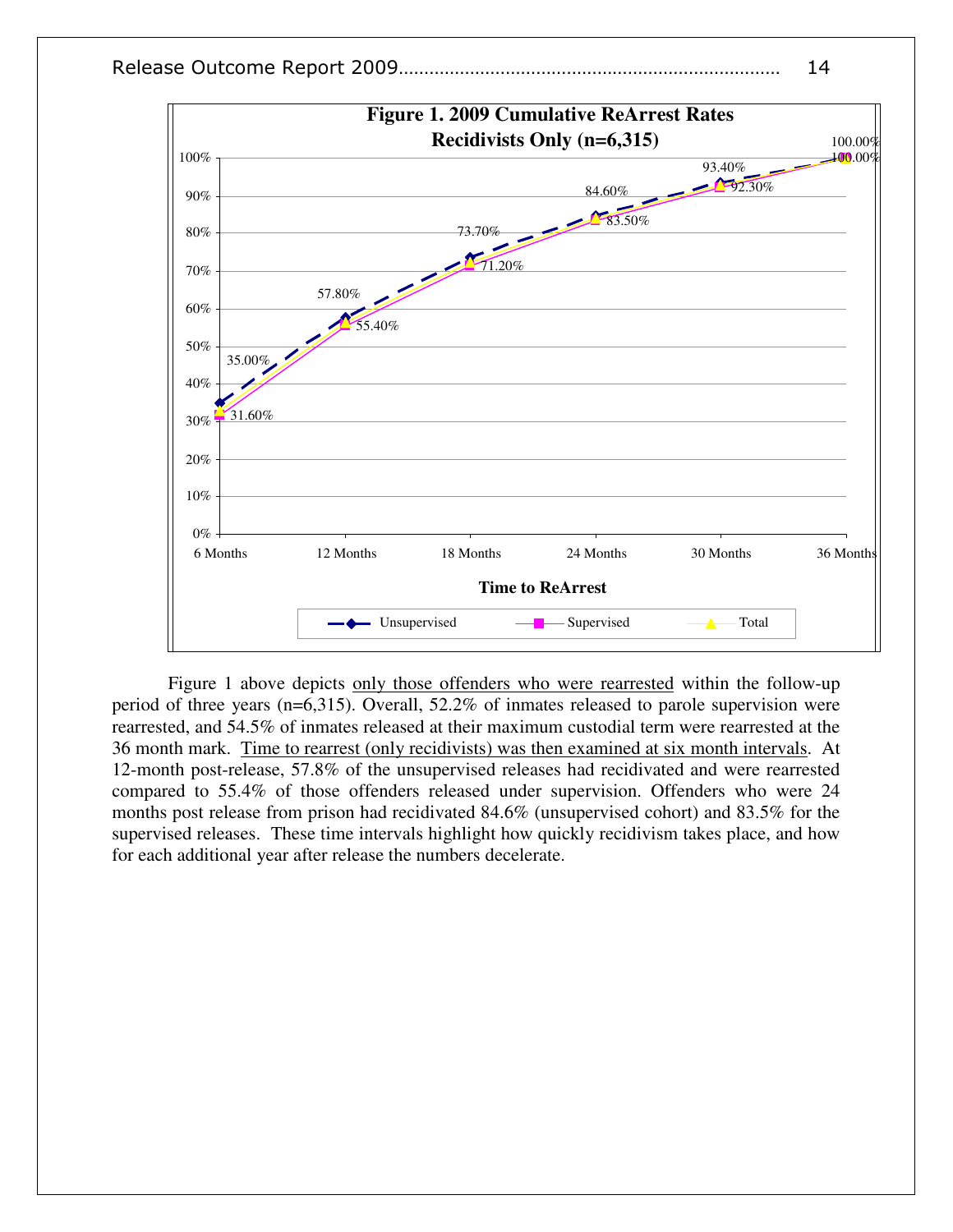



As graphically displayed in Figure 2 above, a breakdown of offense categories<sup>6</sup> was analyzed. Based on the New Jersey Criminal Code, offenses were broken down into five categories: violent, weapons, property, drug, and other. (The other category is a general category for offenses not captured by the other four main crime types). These offense types are based on the most serious offense for which offenders were convicted.

The left side of Figure 2 represents the most serious charge that led to the offender's incarceration during the study period (i.e. the "index offense"). These percentages are based on the entire sample of offenders (n=11,895). As depicted in the graph, drug offenses account for the largest proportion of index offenses at 41.3%, followed by violent offenses (20.8%), property offenses (20.1%), "other" offenses (14.4%), and weapons offenses (3.5%).

The right side of the graph illustrates the percentage of recidivism based upon the type of offense committed at the index offense. When focusing on the much smaller pool of recidivists (n=6,315), the pattern of offending is interesting. Offenders who had committed weapons charges had the highest percentage of recidivists among them  $(61\%)$ , with those offenders who committed "other" crimes recidivating as a close second (60.5%). Violent offenders had the lowest levels of recidivism, (43.9%).

An additional way to look at the degree of recidivism is to examine the type of crimes recommitted, based on the type of crime the offender committed originally. In essence, this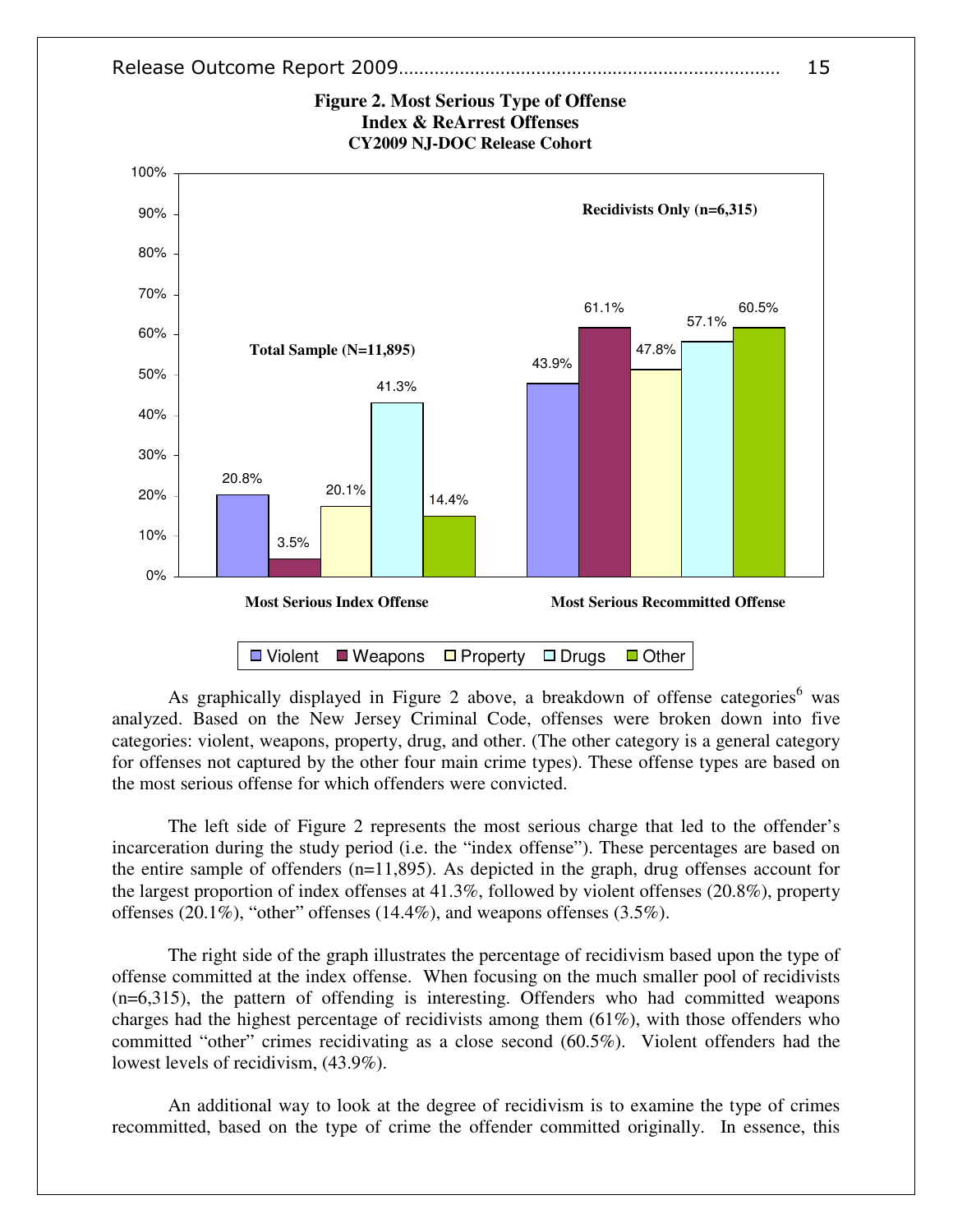attempts to reveal whether the offenders exhibit levels of specialization. Figure 3 below gives a breakdown of the re-offending categories. The offenders who were originally charged with "other" crimes, recommitted these "other" crimes most frequently at 31.6%. This pattern held true for drug offenders who recommitted drug crimes more than 50% of the time. A new crime of "other" holds true for violent and property offenders also at 32.1% and 28.5% respectively. In contrast, the inmates who were released for a weapons crime returned to prison on a drug charge most frequently at 38% within the 3-year follow-up. Weapon offenses were the least recommitted offenses among 4 of the 5 crime types, while "other" crimes and drug crimes were the most frequently recommitted.



#### *Factors Associated with Recidivism*

This outcome study examined differences between those who were and those who were not re-arrested on a number of variables often assumed to contribute to recidivistic behavior. The analysis revealed that for this released population, six factors were associated with re-arrest within three years. These factors included prior correctional history, age at release, length of time served, type of committing/admitting offense, race/ethnicity, and LSI-R score. The offender's release type (supervised vs. unsupervised) was not a significant predictor on whether the offender was rearrested. The factors entered in the model explained almost 20% of the variance in the dependent variable of re-arrest; furthermore the model was significant  $(x^2=1704.8, df=14, p<.000).$ 

*Prior Correctional History.* Prior correctional history was significantly related to the likelihood of rearrest. Twenty one percent of the full sample of released offenders had a minimum of one prior state incarceration and an additional 45% had two or more prior state incarceration terms, totaling 66% of the sample of inmates. Twenty one percent of offenders who were rearrested had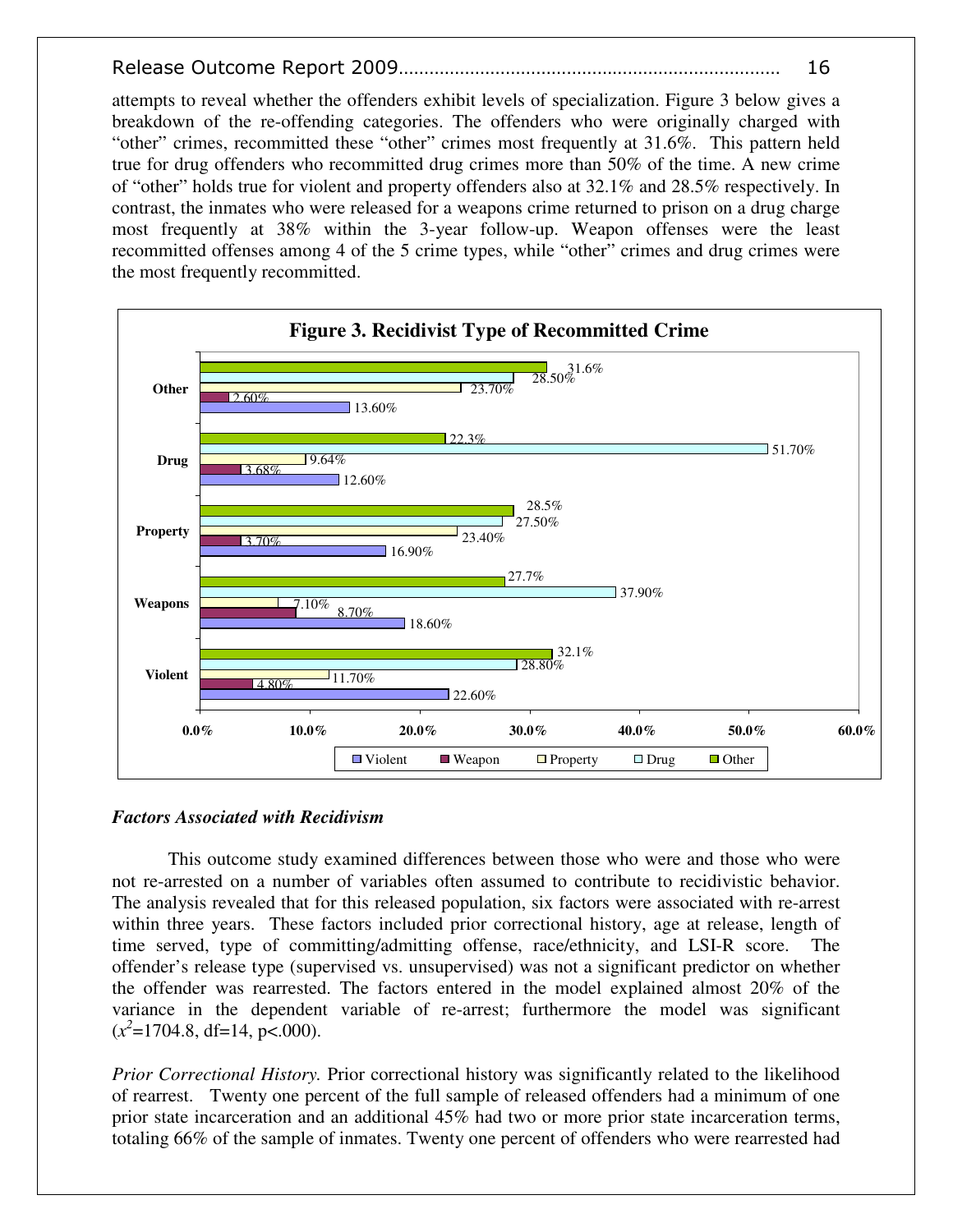served one prior correctional term, and 56% of those offenders who were rearrested served two or more prior prison terms, while 23% of those with no prior incarceration were re-arrested  $(x^2=60.02, df=2, p<.000)$ . Multivariate statistics shed further light, indicating that if offenders had one prior correctional incarceration, the odds of a re-arrest doubled. If an offender had two prior correctional incarcerations or more, the odds of a re-arrest more than tripled.

*Age at release*. Younger offenders were more likely to have been rearrested than older offenders; the differences across age were statistically significant. Offenders who recidivated were younger than non-recidivists  $(33.6 \text{ years} \text{ vs. } 36.5 \text{ years}, t=15.77, df=11892, p<.000).$  Multivariate statistics indicated that age was inversely related to the odds of rearrest; for every one year increase in age, the offender's odds of a new arrest decreased by a factor of almost one (0.95).

Length of time served<sup>7</sup>. Offenders were more likely to be rearrested for a new crime if they served shorter amounts of time. Offenders who were rearrested served on average 643 days in prison, while non-recidivists served 796 days ( $t=9.50$ ,  $df=11892$ ,  $p<.01$ ).

*Type of Committing Offense*. The type of instant offense the offender committed was significant in bivariate tests of independence and multivariate regression models predicting a new arrest. Specifically, offenders who committed weapons (61% rearrest), "other" offenses (60% rearrest) and drug offenses (57% rearrest) were rearrested proportionally more than offenders who committed a violent crime (44% rearrest)  $(x^2=190.71, df=4, p<.000)$ . Offenders who committed weapons, "other" crimes and drug offenses had an increased probability of a new arrest, with "other" crimes maintaining the highest odds of re-arrest (1.65), with weapon offenses close behind (1.45). Violent offenders were rearrested proportionally less than other types of offenders.

*Race/Ethnicity*. The variable of race/ethnicity was significant in bivariate tests of independence and multivariate regression models. Proportionally, African American offenders (59%) were rearrested more, compared to Caucasian (47%) and Hispanic (40.5%) offenders ( $x^2$ =304.25, df= 3, p<.000). Over 66% of offenders who were re-arrested were African American. Multivariate statistics indicated that race/ethnicity was predictive of rearrest, particularly, compared to Caucasians, African Americans had increased odds of a re-arrest of 1.20. Additionally, when compared to Caucasians, Hispanics and Asians had decreased odds of a re-arrest.

*LSI-R Score.* The Level of Services Inventory-Revised is a risk and needs assessment instrument used to measure an offender's level of recidivism risk. Higher scores on the scale indicate an offender is at increased risk for recidivism. Bivariate tests of independence indicated offenders who recidivated tested higher on the LSI-R measure, with recidivists scoring 26.68 (sd=6.02) and non-recidivists scoring  $23.89$  (sd= 7.00) (t=19.97, df=8,671, p<.000). Multivariate statistics indicated that LSI-R score was positively correlated to odds of rearrest; with an offender's odds of a new arrest increasing by a factor of 1.04 for each additional point scored.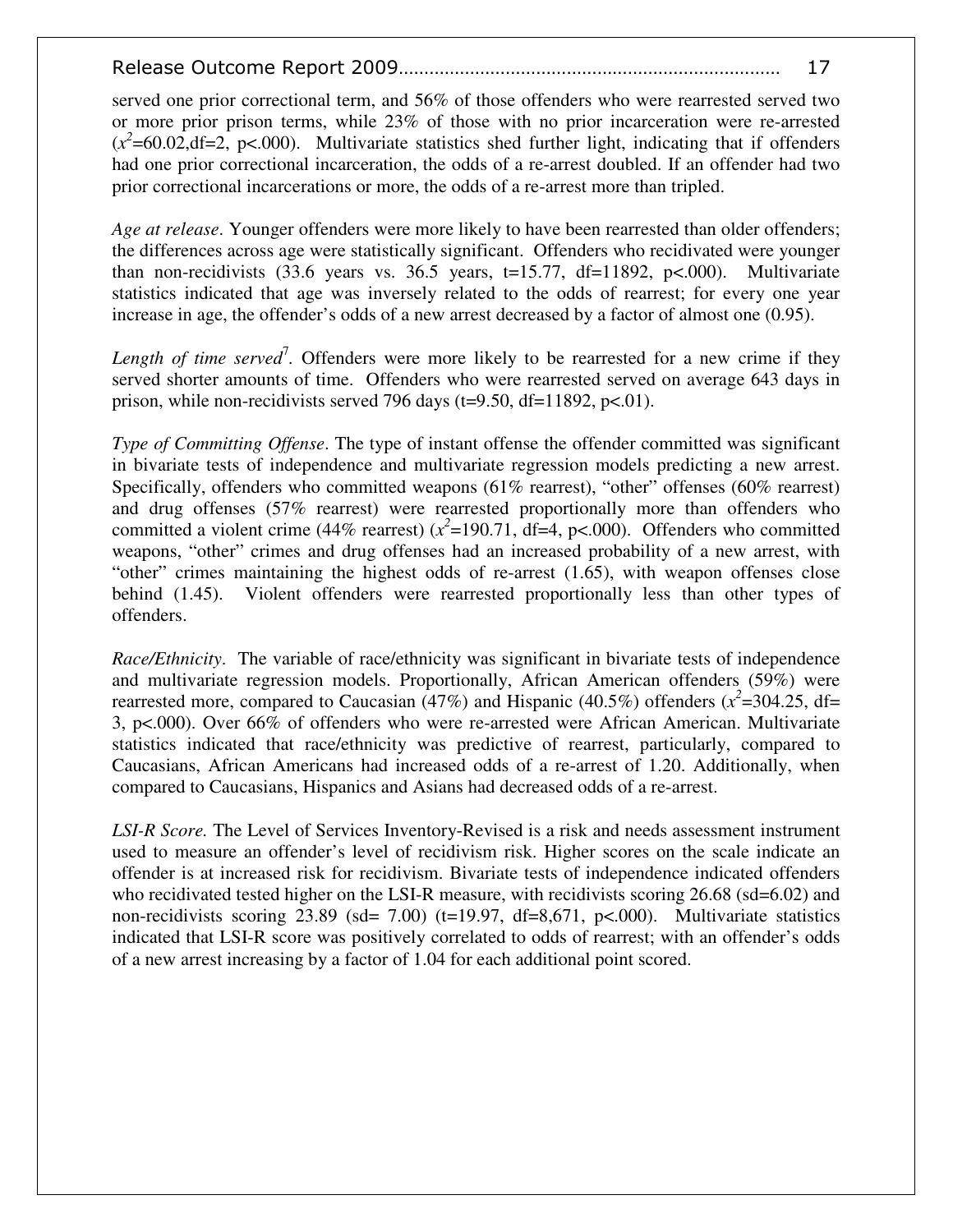#### **Juvenile Justice Commission**

The reporting of results begins with a focus on an examination of the overall recidivism rates for youth released from JJC custody in 2009. As shown in Figure 4, the rate of recidivism increased over time through the three-year period for each of the three measures, although there is a noticeable tapering off beyond 24 months. By one year following release, 62.8% of the youth released in 2009 had a new court filing/arrest. In addition, more than one-half (51.9%) committed a new offense resulting in an adjudication/conviction, while 20.7% offended resulting in a new commitment to a State facility. At two years following release, recidivism rates had increased considerably: more than three-quarters (79.2%) had a new court filing/arrest, 67.8% a new adjudication/conviction, and 30.9% a new commitment to a State facility. By three full



Figure 4. Overall Recidivism Rates for Youth Released from JJC Custody in 2009

years after release, recidivism rates rose to more than eight in ten (84.8%) for new court filings/arrests, 73.4% for new adjudications/convictions, and 34.7% for new commitments.

 The study also examined average time to recidivate (in days) for all youth re-offending within three years. Average time to recidivate (i.e., to re-offend) was as follows:

- for those with a new court filing/arrest, 269 days;
- for those with a new adjudication/conviction, 288 days; and
- for those with a new commitment, 342 days.

In other words, it took (on average) nine months for youth with new court filings/arrests to re-offend and almost ten months for those with new adjudications/convictions to re-offend. Further, those with a new commitment took more than eleven months to re-offend.

 A closer look at *recidivists only* (i.e., those who re-offended within three years) revealed that a large share of recidivating youth re-offended within six months of release, with a disproportionate share doing so within one year. Specifically, with regard to youth with a new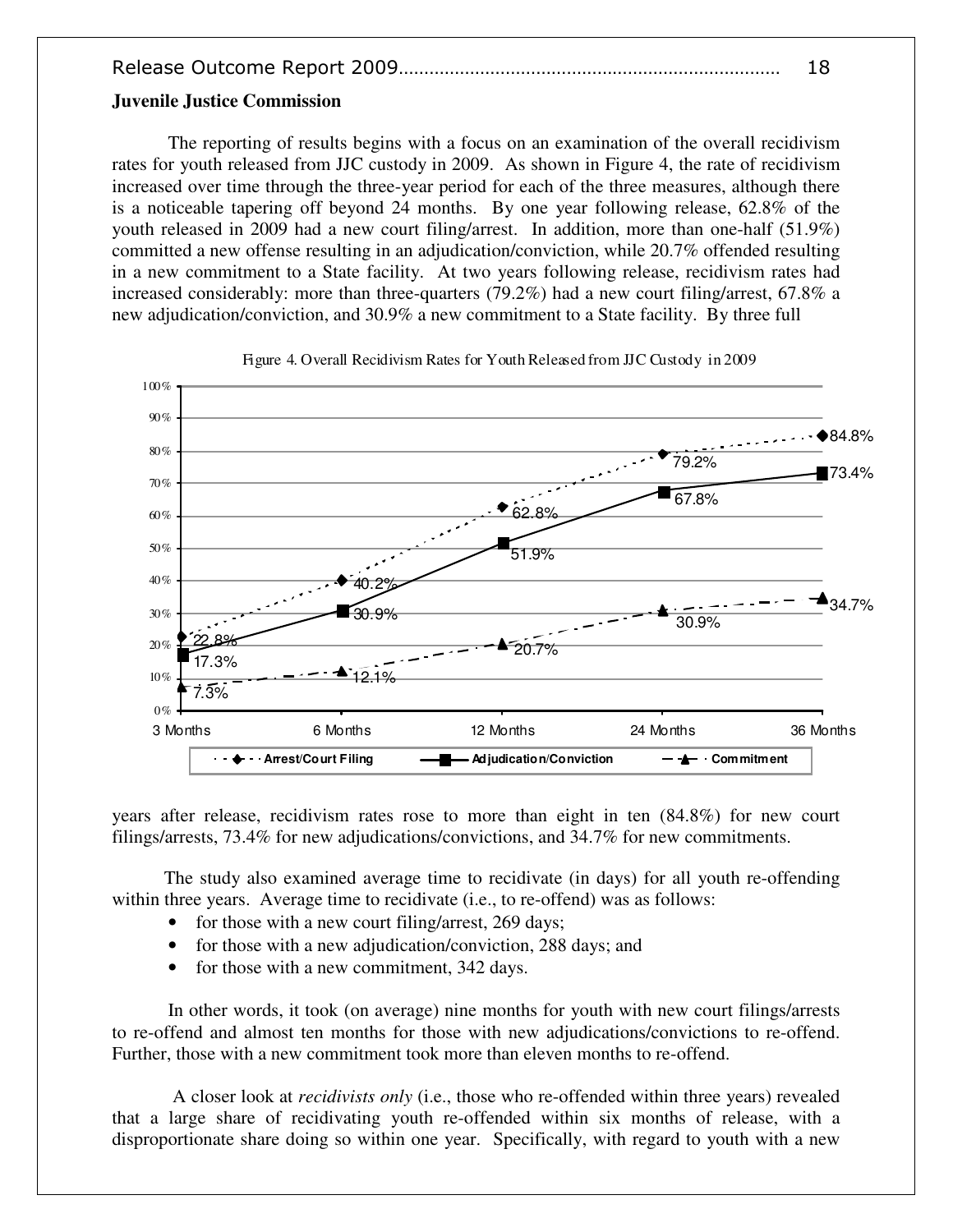court filing/arrest, 47.4% recidivated within six months, and 74.0% within the first year. In addition, 42.1% of youth with a new adjudication/conviction re-offended within six months, and 70.7% did so within the first year. Finally, 34.8% of those who received a new commitment reoffended within six months, while 59.8% did so within the first year.

 A substantial proportion *of the recidivists* re-offended shortly after release, i.e., within three months of release. Specifically, among the recidivists, 26.9% of those with a new court filing/arrest, 23.6% of those with a new adjudication/conviction, and 20.9% of those with a new commitment re-offended within three months of their release from JJC custody.

#### **Recent Trends in Juvenile Recidivism**

 As part of the analysis, a comparison was made with previous years' findings with regard to the three measures of juvenile recidivism. As indicated in the table below, juvenile recidivism rates remained fairly stable over time, between 2007 and 2009. With regard to new court filings/arrests, the rate was essentially unchanged over the three year period. With regard to new adjudications/convictions, there was some fluctuation over the three year period. While the figure for 2009 (73.4%) was slightly higher than for the previous year (73.3%), both 2008 and 2009 show a decrease when compared to 2007. Finally, with regard to new commitments, some improvement is indicated between 2007 and 2009. The rate of 34.7% indicates a small but meaningful improvement in recidivism compared with the previous years.

| Recent Trend in Juvenile Recidivism<br>2007 to 2009 |                            |                         |            |
|-----------------------------------------------------|----------------------------|-------------------------|------------|
| Release Year                                        | <b>Court Filing/Arrest</b> | Adjudication/Conviction | Commitment |
| 2007                                                | 85.0%                      | $75.1\%$                | 38.9%      |
| 2008                                                | 85.0%                      | 73.3%                   | 38.7%      |
| 2009                                                | 84.8%                      | 73.4%                   | 34.7%      |

 In addition to the above, time to recidivism was examined to explore potential trends. In this case, some improvement was seen for all three measures. For the 2009 cohort, it took JJC youth longer to re-offend on each measure than for the two prior years. The contrast was greater with 2008. Specifically, with regard to new court filings/arrests, it took recidivating youth 269 days to re-offend, compared with 236 days for 2008 (and 256 days for 2007). With regard to new adjudications/convictions, it took youth 288 days to re-offend and subsequently receive an adjudication/conviction, compared with 256 days for 2008 (and 273 days for 2007). As with gains in recidivism rates, the greatest improvement was in new commitments. In 2009, it took recidivating youth 342 days (close to one year) to re-offend and subsequently get committed, compared with 281 days for 2008 (and 303 days for 2007).

#### *Recidivism by Offender Status*

Small to moderate differences were found between committed and probationer youth with regard to their likelihood of recidivating, with differences reaching statistical significance only for those receiving a new commitment. Committed youth were somewhat more likely to receive a new court filing/get arrested within the three-year period (committed =  $85.7\%$ ; probationer = 82.9%). Committed youth were also somewhat more likely to re-offend and receive an adjudication/conviction (75.1% vs. 70.0%). Finally, committed youth were more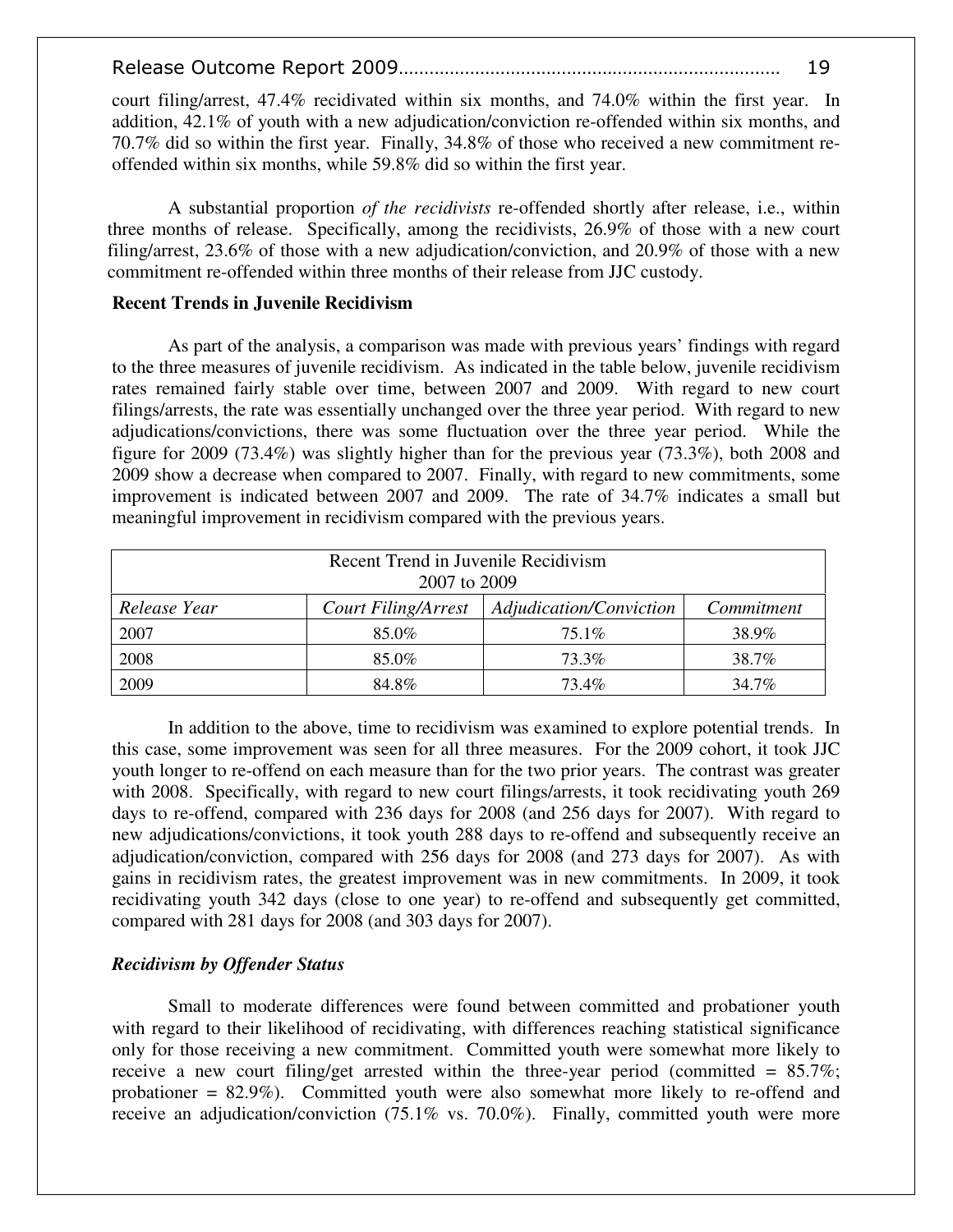likely to re-offend and receive a new commitment (37.6% vs. 28.9%), with the difference being statistically significant  $(p=.012)^8$ .

With regard to the time it took to recidivate, committed youth took somewhat longer than probationers to re-offend for new court filings/arrests (279 days vs. 251 days), while probationers took slightly longer to re-offend for adjudications/convictions (290 days vs. 287 days). Probationers also took somewhat longer to re-offend for new commitments (385 days vs. 326 days). None of the differences were statistically significant.

### *Factors Associated with Recidivism*

This recidivism study examined differences between those who did and those who did not recidivate in terms of a limited number of factors (i.e., variables) available for examination. The analysis of bivariate relationships revealed that for this released population, among the variables having substantial portions of both committed and probationer youth data available, nine factors were associated at a statistically significant level with recidivism within three years (on one or more of the three measures). These factors included gender, race/ethnicity, municipality of residence, number of total adjudications of delinquency, type of committing/admitting offense, degree of committing/admitting offense, Reading Proficiency, Math Proficiency, and Educational Classification Status.

*Gender*. Released males were substantially more likely to have recidivated than females; the difference was statistically significant for each of the three measures. The recidivism rate for males was substantially higher for new court filings/arrests within three years of release (85.8% vs. 68.6%, p= .001); for new adjudications/convictions (74.7% vs. 52.9%, p=.001); and for new commitments (35.9% vs. 15.7%, p=.003).

*Race/Ethnicity*. Released African American youth were most likely to have had a new court filing/arrest (86.5%), followed by Hispanic youth (82.5%), Caucasian youth (76.7%), and Other youth (75.0%). This difference in new court filings/arrests across race/ethnicity failed to reach statistical significance (p=.075). Youth categorized as Other (non-Caucasian; a total of eight youth included in the study) were most likely to have received a new adjudication/conviction (75.0%), followed by African American youth (74.6%), Hispanic youth (73.7%), and then white youth (64.0%); the difference was not statistically significant (p=.218). Finally, unlike for the prior measures, the difference for new commitments across race/ethnicity was statistically significant ( $p=0.00$ ), with a total of 39.2% of African American youth receiving a new commitment, followed by 29.2% of Hispanic youth, 12.8% of white youth, and 12.5% of Other youth.

As part of the analysis, race/ethnicity was recoded into "minority" and "nonminority" categories (with Caucasian the sole race/ethnicity category coded as nonminority). Those categorized as minority (i.e., youth of color) were more likely to have recidivated, with the differences reaching statistical significance for all three measures. Minority youth were more likely to have had a new court filing/arrest  $(85.7\% \text{ vs. } 76.7\% \text{, } p=.029)$ ; a new adjudication/conviction (74.5% vs. 64.0%, p=.036; and a new commitment (37.1% vs. 12.8%,  $p=.000$ ).

*Municipality of Residence*. Released youth were categorized as residing in one of the fifteen most densely populated New Jersey cities (the urban 15 areas), or not<sup>9</sup>. Statistically significant differences were found for new court filings/arrests and for new commitments. Those residing in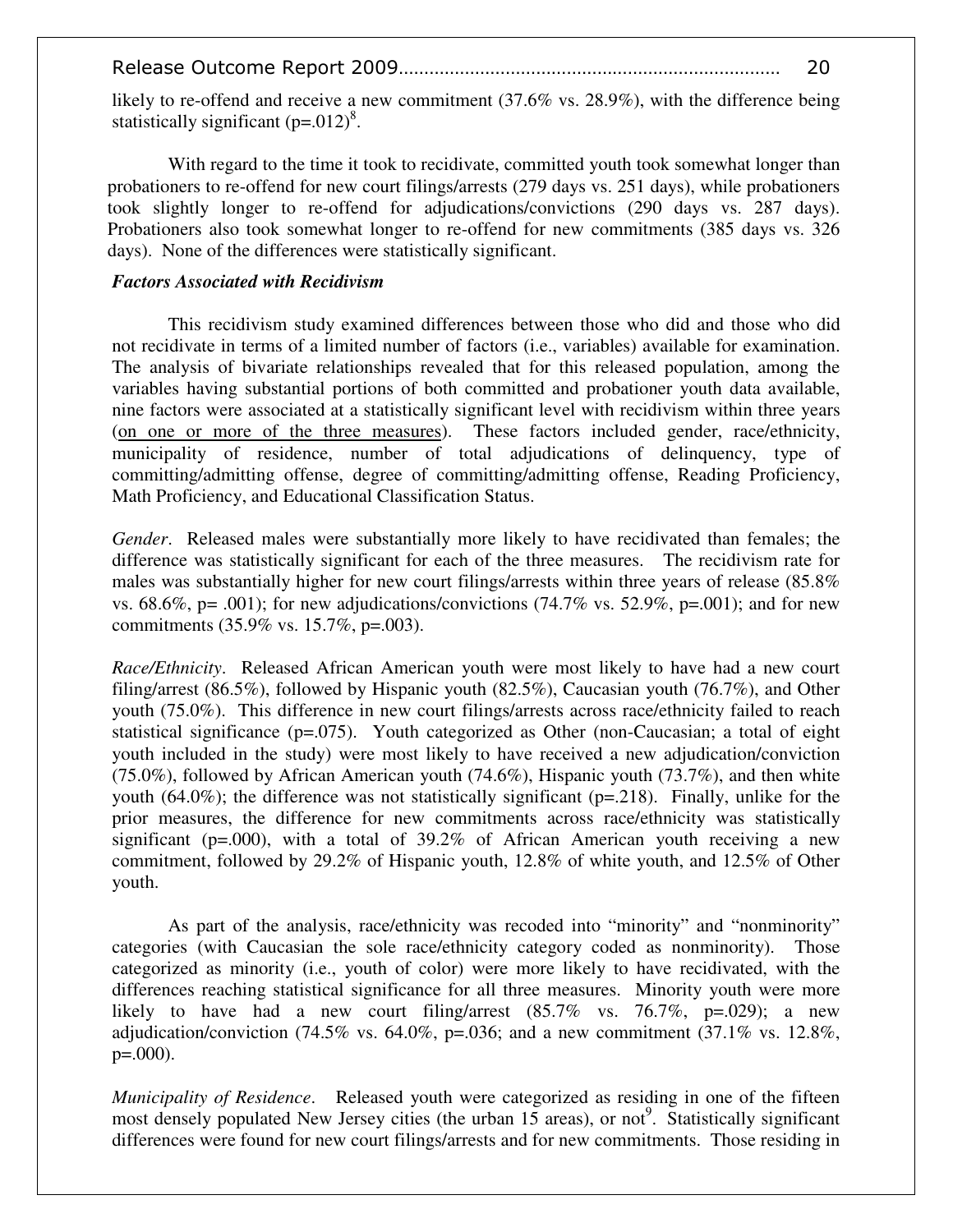the Urban 15 areas were more likely than those in non-Urban 15 areas to have recidivated based on new court filings/arrests (89.1% vs. 81.2%, p=.001); new adjudications/convictions (76.4%) vs. 70.9%, p=.071); and new commitments  $(39.1\% \text{ vs. } 31.0\%, \text{ p} = .013)$ .

*Number of Adjudications*. The average number of adjudications of delinquency accumulated by the time youth were committed or admitted to the JJC (both prior and current adjudications) for the released population was 7.0. Statistically significant differences were found for each of the three measures. The average number for youth who experienced a new court filing/arrest within three years of release was higher than for those who did not  $(7.3 \text{ vs. } 5.2, \text{ p} = .000)$ . The same was true for new adjudications/convictions (7.5 vs. 5.6, p=.000), and for new commitments (8.1 vs. 6.4,  $p=.000$ .

*Type of Offense.* Youth committed/admitted to the JJC for public order offenses (e.g., disorderly conduct) were most likely to have had a new court filing/arrest within three years (95.9%), followed by those entering with weapons offenses (94.6%), CDS offenses (92.3%), property offenses (85.8%), Violations of Probation, VOPs (83.3%), and then persons offenses (77.7%). The difference was statistically significant  $(p=000)$ . For new adjudications/convictions, the highest rate was for weapons offenses (89.3%), followed by public order offenses (83.7%), CDS offenses (83.1%), property offenses (77.5%), VOPs (69.7%), and, finally, persons offenses  $(64.9\%)$ . The difference was also statistically significant ( $p=0.000$ ). Finally, for new commitments, the highest rate was for weapons offenses (46.4%), followed by public order offenses (44.9%), property offenses (42.5%), CDS offenses (37.7%), persons offenses (30.6%), and then VOPs (28.6%). The difference for new commitments was also statistically significant  $(p=.010)$ .

*Degree of Offense*. Youth committed/admitted to the JJC for 3<sup>rd</sup> degree offenses were most likely to have had a new court filing/arrest within three years (90.2%), followed by those entering with  $4<sup>th</sup>$  degree offenses (89.3%), disorderly persons or petty disorderly persons offenses (DP/PDP) (87.1%), VOPs, which have no designated degree (83.3%),  $2<sup>nd</sup>$  degree offenses (80.9%), and, finally,  $1<sup>st</sup>$  degree offenses (73.5%). The difference in new court filing/arrest by degree of offense was statistically significant (p=.006). For new adjudications/convictions, the highest rate was for youth with  $4<sup>th</sup>$  degree offenses (82.1%), followed by 3<sup>rd</sup> degree offenses (82.0%), DP/PDP offenses (79.0%), VOPs (69.7%),  $2<sup>nd</sup>$  degree offenses (69.1%) and then 1<sup>st</sup> degree offenses (52.9%). The difference was also statistically significant (p=.000). Finally, for new commitments, youth with  $4<sup>th</sup>$  degree offenses had the highest recidivism rate (48.2%), followed by  $3^{rd}$  degree offenses (40.6%),  $2^{nd}$  degree offenses (37.1%), VOPs (28.6%), DP/PDP offenses (25.8%), and  $1<sup>st</sup>$  degree offenses (23.5%). The difference in new commitments was also statistically significant (p=.002).

*Reading Proficiency (Grade Level Equivalency).* The MAP Reading Test is a standardized assessment tool used as an indicator of preparedness for NJ high school proficiency exams. It is considered to be one of several available ways to assess academic achievement. The average grade level equivalent for Reading based on the MAP Test was 5.3. Statistically significant differences were found for all three measures. For new court filings/arrests, the average grade level for recidivists was lower  $(5.2 \text{ vs. } 6.0, \text{ p} = 0.020)$ . The same was true for new adjudications/convictions (5.1 vs. 6.0,  $p=0.003$ ), and for new commitments (4.9 vs. 5.6,  $p=.002$ ).

*Math Proficiency (Grade Level Equivalency).* The MAP Math Test also serves as an indicator of preparedness, here with regard to the area of Math proficiency. The average grade level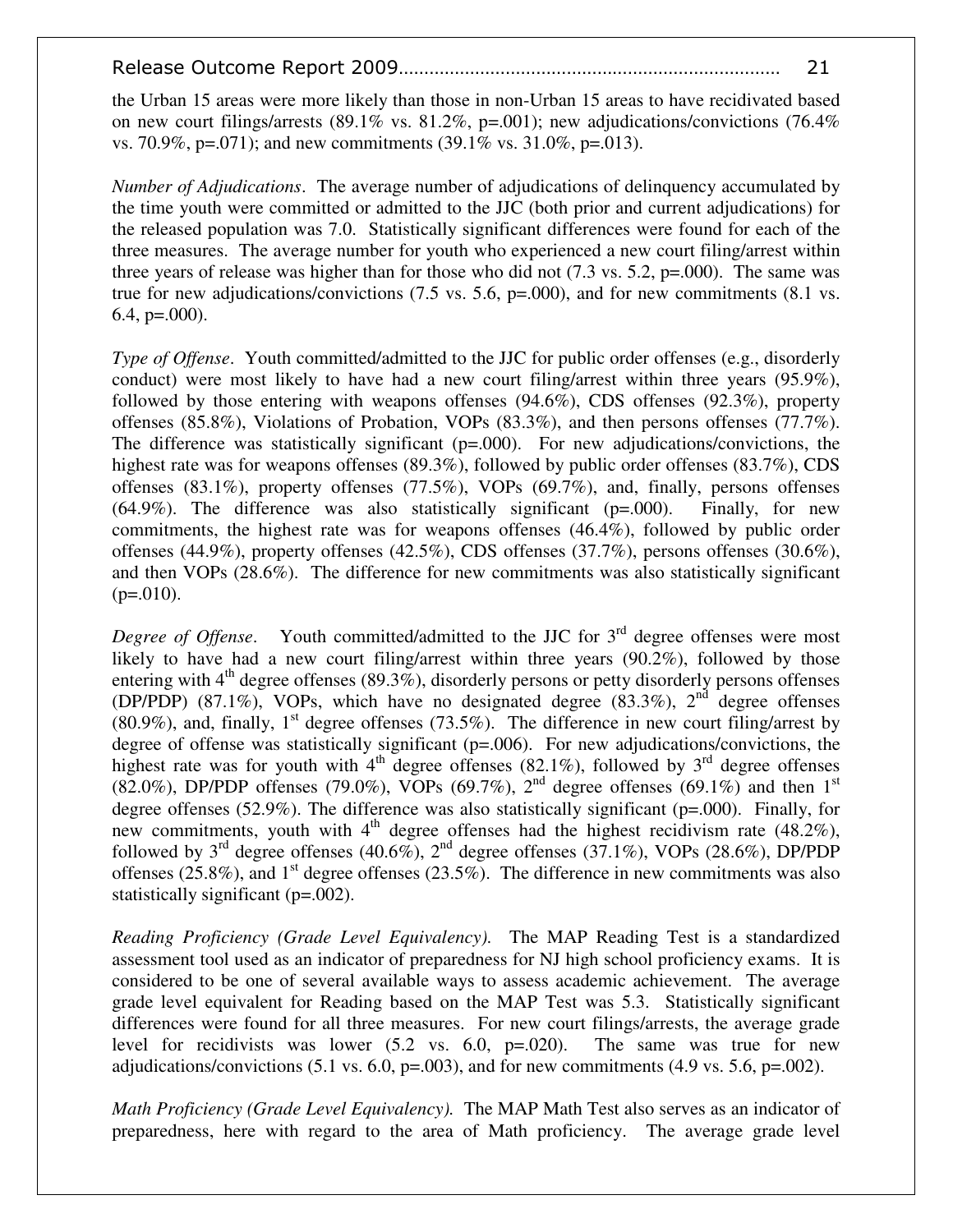equivalent for Math based on the MAP Test was 5.3. Statistically significant differences, again, were found for all three measures. For new court filings/arrests, the average grade level for recidivists was lower (5.2 vs. 5.9,  $p=0.015$ ). The same was true for new adjudications/convictions  $(5.1 \text{ vs. } 6.0, \text{ p} = 0.000)$ , and for new commitments  $(4.8 \text{ vs. } 5.6, \text{ p} = 0.001)$ .

*Education Classification Status (Special Education).* For the overall released youth population, 51.5% were "classified," receiving special education and/or related services, while the remaining 48.5% received regular education activities and services. Education classification status was related to recidivism, at a statistically significant level, for both the new court filings/arrests and the new adjudications/convictions measures, but not for new commitments. Specifically, for new court filings/arrests, 89.0% of the educationally classified youth recidivated compared with 80.2% of those not classified ( $p=0.000$ ). Also, for new adjudications/convictions, 79.5% of the educationally classified youth recidivated compared with 67.5% of those not classified (p=.000).

In addition to the above analysis, *multivariate analysis* was undertaken using logistic regression. The six explanatory factors which included data for the large majority of youth in the analysis (based on bivariate analysis), and that were found to be appropriate for the procedure were included in the analysis: gender, minority status, total number of adjudications of delinquency, municipality of residence (i.e., Urban 15 vs. non-Urban 15 areas), MAP Reading Grade Equivalency, and Education Classification Status. The statistical procedure examined the effects of the six factors on recidivism (*measured as new court filings/arrests*) for the released population. The analysis found that when analyzed together, total adjudications (p=.000), and gender  $(p=007)$  each demonstrated independent significant relationships with recidivism while the remaining four factors no longer maintained a statistically significant relationship with reoffending.

Finally, in addition to the recidivism analyses described above, several additional characteristics of released juveniles were examined, with a primary concern for their relationship *with the new court filings/arrests measure*. The focus of the further analysis was on areas of youths' functioning and needs. For these additional variables, data is collected exclusively or largely on JJC's committed youth (rather than on JJC's probationers). As a result, the findings are relevant largely for the JJC's committed population. Statistically significant relationships with recidivism (i.e., new court filings/arrests) were found as follows:

- Recidivists were found to score more highly on the JJC's Initial Classification & Custody Document (ICCD) which guides placement decisions and serves as a broad measure of risk for subsequent behavior problems. The average ICCD score for recidivists was 12.3, compared with 10.5 for non-recidivists (p=.006).
- Recidivists were found to have higher need scores than non-recidivists regarding the educational/vocational need area  $(p=.032)$ , based on the JJC's Comprehensive Informational Assessment (CIA), 3.9 vs. 3.4 total score,  $p=0.032$ . The item within the educational/vocational area that best differentiated recidivists and nonrecidivists involved whether the youth had ever been expelled from school, with those expelled being more likely to recidivate. The CIA tool assesses levels of need on eight separate life domains along with an overall assessment of total need. The domains include: family/household; educational/vocational; substance abuse; peers/role models; attitudes/behaviors; use of time/leisure activity; medical/physical health; and psychological/mental health. None of the remaining need areas were found to have a statistically significant relationship with new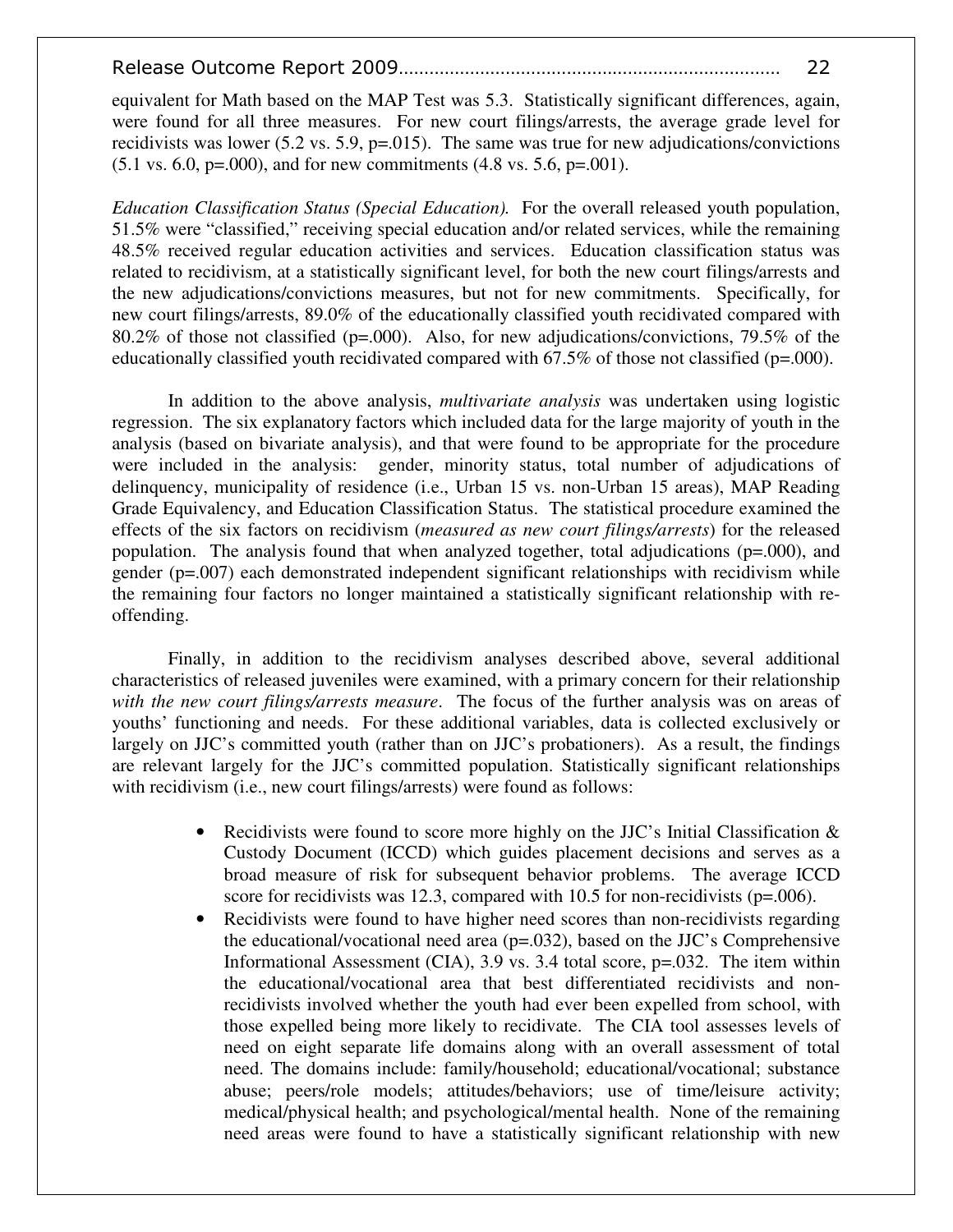court filings/arrests, although individual items within those areas were found to be related to recidivism.

- Recidivists were found to have a greater number of staff assessed areas of need based on the CIA (5.2 vs. 4.7, p=.005). Additionally, youth assessed by staff as having moderate or higher levels of need in five or more distinct need areas (out of a total of eight need areas) were more likely to recidivate  $(89.0\% \text{ vs. } 79.8\%$ ,  $p=.004$ ).
- Recidivists had a somewhat lower composite score of functional intelligence than non-recidivists (82.6 vs. 86.9, p=.001), based on the Kaufman Brief Intelligence Test (KBIT). The average score for the released population on the KBIT was 83.2. Test results indicated that the released youth typically functioned well below the average range in terms of intelligence.

Once again, a *multivariate analysis* was undertaken using logistic regression. This time ICCD score, educational/vocational need, number of assessed needs, and KBIT score were entered into the logistic regression analysis along with the six explanatory factors included in the analysis discussed earlier This multivariate analysis found that with the 10 factors analyzed together, once again gender  $(p=.001)$  and total adjudications  $(p=.004)$  demonstrated independent significant relationships with recidivism, as did area of educational/vocational need (p=.028), while the remaining factors no longer maintained a statistically significant relationship with reoffending.

#### **CONCLUSION**

This report is the third in a series of reports measuring various outcomes relative to New Jersey's adult and juvenile offender populations and meets a legislative mandate. To this end, the New Jersey Department of Corrections (NJDOC), the New Jersey State Parole Board (NJSPB) and the Juvenile Justice Commission (JJC) examined the recidivism of a select cohort of offenders (juvenile and adult) released from the custody of each respective law enforcement agency in calendar year 2009. In addition to measuring overall recidivism levels, this report describes adult and juvenile cohort characteristics, as well as analyzes those factors associated with recidivism. Both supervised (NJSPB) and unsupervised (NJDOC) releases were examined.

The NJDOC defines recidivism in agreement with the Department of Justice, Bureau of Justice Statistics and the Pew Center on the States, while the JJC defines recidivism in accordance with the National Council of Juvenile Correctional Administrators (CJAC). For the juvenile analysis, recidivism was defined as "a new offense that would be a crime if perpetrated by an adult, committed by a previously-adjudicated youth who has been released from a program or returned to the community." For the adult analysis, recidivism was tracked on rearrest, reconviction, reincarceration and technical violations. All analyses presented the overall recidivism rates up to 36 months post release.

For adult offenders, regardless of their release type, 53.1% of the cohort was rearrested and this represented a 1.85% decrease from the 2008 release cohort. Approximately 39% of the adult cohort was reconvicted, this is a 7.14% decrease from the 2008 release cohort. Lastly, 32.4% of the adult cohort was reincarcerated, representing an 8.57% decrease from the 2008 release cohort. The time to failure for those offenders who were rearrested, was just under one year (median=312, sd= 292).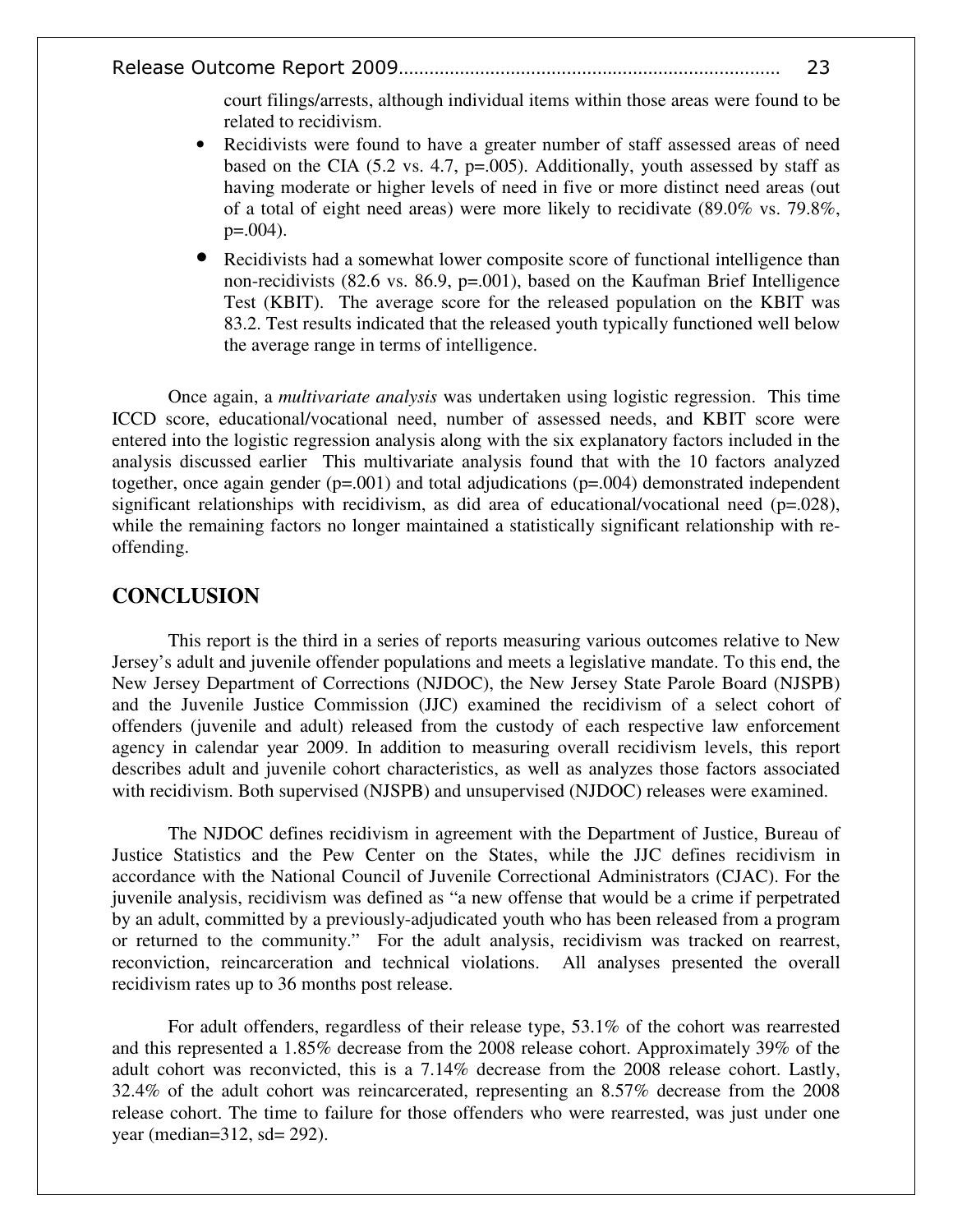For this report, the Juvenile Justice Commission followed the justice system activity of its released youth for three full years after each had been released from custody. As the results of the analysis of the 2008 releases indicate, rates of recidivism were substantial. Specifically, at the three-year point, 84.8% of the released youth had a new court filing/arrest, 73.4% reoffended resulting in a new adjudication/conviction, and 34.7% re-offended resulting in a new commitment to the JJC or to State prison. An examination of juvenile recidivism rates over a three year period (2007 to 2009) revealed generally stable figures, with the exception being a small but meaningful drop in new commitments in 2009.

 To provide some context for the results, it is worth noting that the juvenile justice literature reports that juveniles placed in State correctional programs across the country return to offending and to the correctional system at high rates, and often very quickly. The extent of identified personal, family and community/neighborhood risk factors faced by youth placed with the JJC underscores the challenges to achieving sustained, successful reintegration back to the community.

 What is clear from the findings is that many youth begin to re-offend in the early months after their release from custody. Specifically, by the time youth had been released for three months, 22.8% of the released youth had a new court filing/arrest, 17.3% re-offended and were subsequently adjudicated/convicted, and 7.3% re-offended and were subsequently committed. Even so, these figures and a related analysis of time to recidivism over the three year period of 2007 to 2009 reveal that JJC youth in the 2009 cohort took longer to re-offend, on each of the three recidivism measures, than youth in the 2007 and, especially, the 2008 cohorts.

In addition to investigating recidivism by release type and time to failure, demographic and incarceration variables were measured to identify which factors are associated with recidivism, and if related, their level of influence. For the adult cohort, several variables were found to correlate with and increase the odds of recidivism. These variables include race, release age, prior incarceration, committing offense type, time served, and LSI-R score. In terms of demographic variables, those offenders who are younger and African-American are at greater risk of reoffending. A new arrest was higher for male offenders during the 36 month after release. The age variable in criminological research is considered a significant contributor to recidivism and it followed the expected pattern in this report. In the NJDOC 2009 cohort, the recidivists were younger than those offenders who did not recidivate. This is consistent with prior criminological research which states that offenders age out of crime and that crimes is negatively correlated with age. Moreover, unsupervised offenders, drug offenders, offenders serving shorter sentences, and offenders with lengthier correctional histories were more likely to recidivate. Prior correctional history was the largest contributor to re-arrest. Specifically, one prior incarceration doubled the odds of a re-arrest, while two or more tripled the odds of a rearrest. These findings are in accordance with prior research. An offender's LSI-R score also proved to predict re-arrest, and showed a positive correlation. As an inmate's risk score increased, so did their odds of a re-arrest.

As the NJDOC release cohort analysis shows, offenders who were released in 2009 tended to follow the same patterns as releases in previous years, with continued decreases in recidivism. Many of the offenders in NJ were rearrested for a drug offense and a drug offense tended to be the most serious offense which led to the instant offense for this cohort. The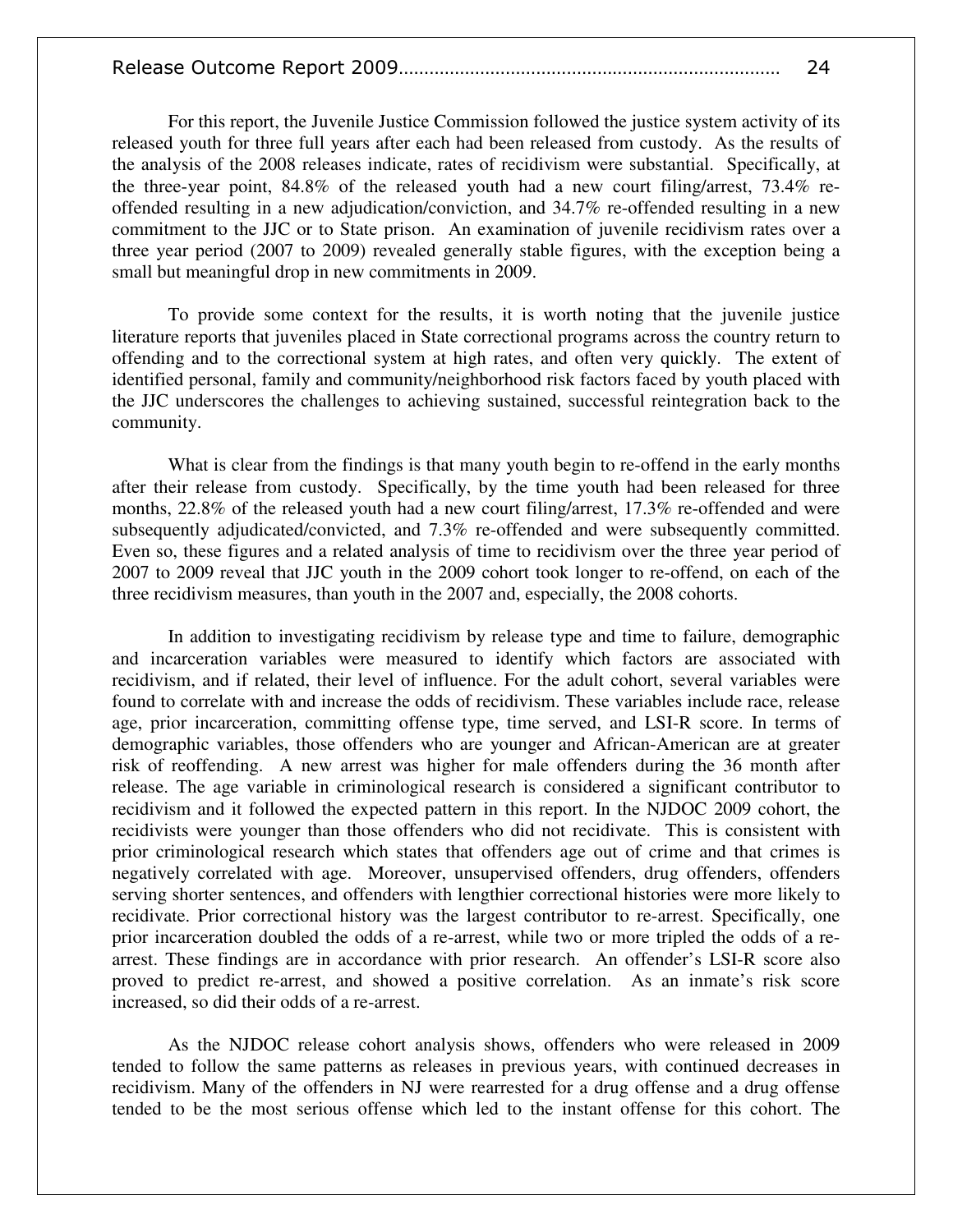|--|--|

NJDOC will continue the trend of working with stakeholders in the community to address drug offending.

Within the NJDOC cohort there were differences between those who did recidivate and those who did not. Approximately 67% of offenders did not return to prison within the 3 year analysis of this report. These offenders have likely returned to their communities as productive citizens and this is worth noting. The programs that the NJDOC offers to inmates are substantial in size and value, including academic and certification courses. Data collection on these types of courses, as well as the over 1,000 classes offered, is in its early phases.

In the JJC study, there were differences examined between those who did and those who did not recidivate within three years of release. In the overall analysis of bivariate relationships, thirteen factors were identified as being significantly associated with recidivism as measured by new court filings/arrests. They included: gender (males recidivated at higher rates); race/ethnicity (minority youth (i.e., youth of color) recidivated at a higher rate than Caucasian youth). The municipality of residence (those residing in the 15 most populated municipalities recidivated at higher rates than those who resided elsewhere); number of delinquency adjudications (those having a greater number of prior and current delinquency adjudications recidivated at higher rates). The type of offense (those with public order offenses at admission/commitment were the most likely to recidivate); degree of offense (those with  $3<sup>rd</sup>$ degree offenses at admission/commitment had the highest rate of recidivism). Others factors such as Reading Proficiency (those with lower test scores recidivated at higher rates); Math Proficiency (those with lower test scores recidivated at higher rates); and Education Classification Status (those classified as requiring special education and/or related services recidivated at higher rates); functional intelligence (recidivists had lower composite scores on the KBIT); ICCD score (recidivists had a higher ICCD score, a broad measure of risk of subsequent behavior problems); Educational/Vocational Needs (recidivists had a higher level of assessed need in this area); and Multiple Needs ( recidivists had a greater number of staff assessed areas of need). Finally, a final multivariate analysis of the above factors identified as appropriate for the procedure was undertaken. The analysis found that when analyzed together only gender, total adjudications, and level of educational/vocational need demonstrated independent relationships with recidivism (measured as a new court filing/arrest).

 As policymakers galvanize attention toward proven program approaches to reduce criminogenic behavior, the NJDOC, SPB and JJC will adhere to their mission statements and continue the efforts to keep both adult and juvenile offenders from returning to a life behind bars. Commitment to this goal ensures safer communities and provides a benchmark for future success. As these three agencies move forward with safeguarding the public, they will continue to cultivate programs which will continue the downward trend of recidivism. Since most offenders in prison will return to the community, law enforcement professionals should continue to assist these offenders while they are incarcerated to prepare for life upon reentry.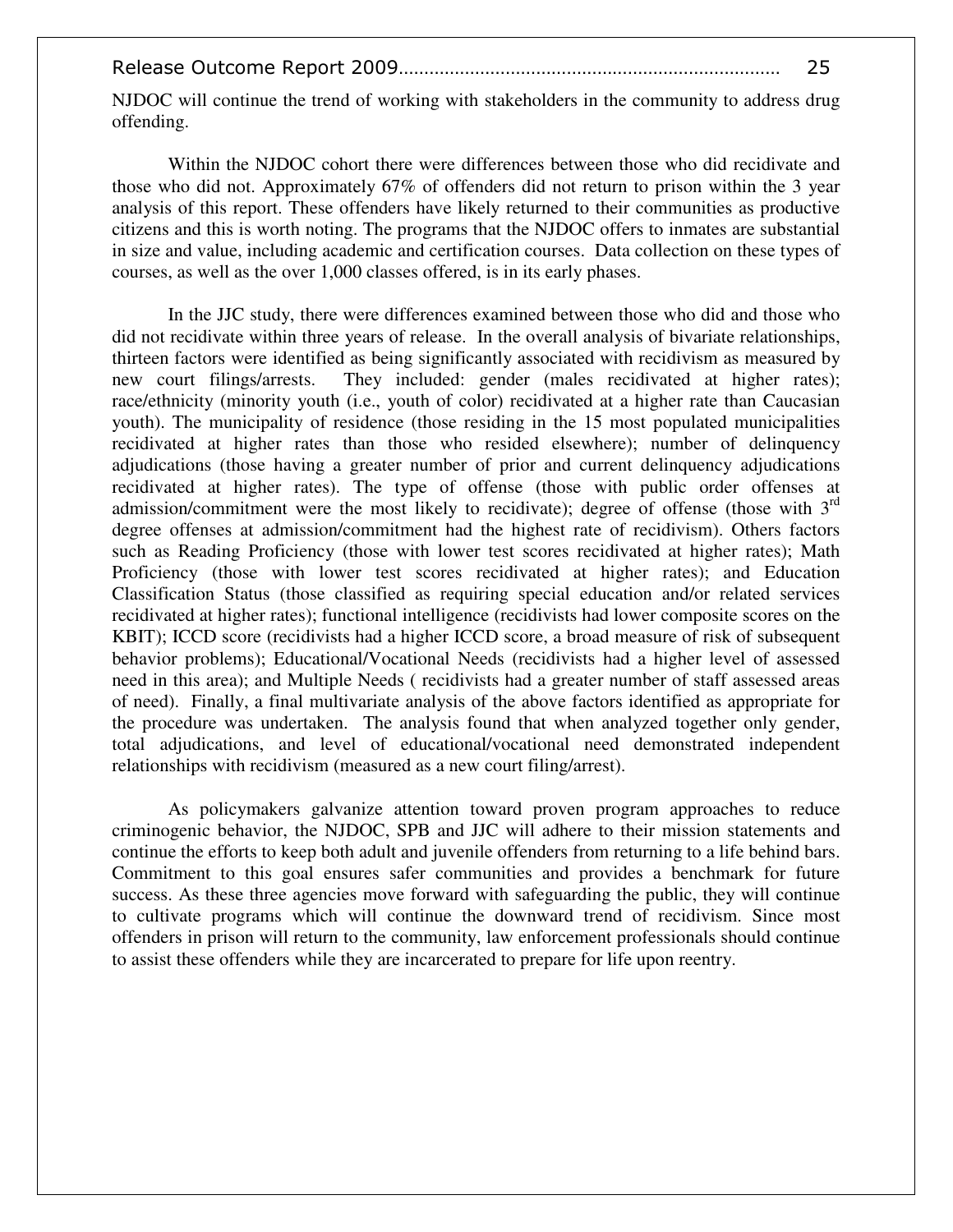#### **Notes**

1. Following the precedent and methodology set by the U.S. Department of Justice, Bureau of Justice Statistics (Langan, P.A., & Levin, D.J. (2002) Report NCJ 193427) and the recent PEW study (Pew Center on the States, State of Recidivism: The Revolving Door of America's Prisons, April 2011), a three-year follow-up was undertaken. This time frame allowed for the examination of recidivism patterns and variations among supervision levels and types of offenders, while also contributing to an improved understanding of the factors that impact recidivism.

2. This outcome study uses the same counting measure of readmission to the NJDOC for a new crime or a technical violation as the 2011 PEW publication, with the exception that a number of cases had to be excluded due to missing information and/or mismatched identities.

3. Council of Juvenile Correctional Administrators. (August 2009). *A CJCA White Paper: Defining and Measuring Recidivism*. Braintree, MA: CJCA.

4. This decision is most relevant for the measures "new adjudication/conviction" and "new commitment to JJC/DOC." For example, "new adjudication/conviction within one year" means that the offense leading to the new adjudication/conviction occurred within one year, even though the actual adjudication/conviction may have occurred sometime after that one-year mark. An end date (December 31, 2012) was utilized for the analysis after which recidivism was not considered for anyone in the study. By that date, all study youth had been released for at least three years. This was done to maximize consistency across annual recidivism analyses.

5. The rate of recidivism increased over time through the three-year period for each of the three measures, although there is a noticeable tapering off beyond 24 months. The final data file on which the analysis was provided included data on 854 separate cases, with one case corresponding to each released juvenile included in the analysis. Valid admission types were identified as: new admissions, recommitments from parole, recommitments from post-incarceration supervision, and recommitments from judicial recall. Valid release types were identified as: maxed out, maxed to post-incarceration supervision, paroled, and (for probationers) released completed.

6. These definitions follow the NJ Criminal Codes Parts 1 through 5 (except Weapons and Drug Offenses- defined in Part 5 Crimes against Public Order, Health and Decency) and are extracted for the study purposes. Violent crimes involve Danger to a Person (which includes Criminal Homicide, Cloning, Assault, Reckless Endangering and Threats, Kidnapping, Sexual Offenses, Robbery, Arson and Bias Crimes). Property crimes include Offenses against Property (which includes Criminal Mischief & Other Property Destruction, Burglary & Criminal Intrusion, Theft, Forgery & Fraudulent Practices and Disturbance/Desecration of Human Remains). Weapons offenses are violations of restriction on the possession, use, sales or trafficking, manufacturing, import and export of deadly weapons (firearms and their ammunition, silencers, explosives and certain knives). Drug offenses are violations of restrictions on the possession, manufacture, or distribution of Controlled Dangerous Substances (drugs classified as having a potential for abuse). This also includes Anti-Drug Profiteering, Drug Dealer Liability, and Drug Paraphernalia crimes.

7. Length of Stay means the time an inmate served in custody from the Date of Sentence (or Probable Cause Hearing if the original admission was a Technical Parole Violation) until the date of release to the community either at maximum custodial term or to Parole supervision. This represents the time that the inmate was the responsibility of NJ-DOC regardless of his or her custodial location.

8. For purposes of this report, statistical significance is identified as achieving a significance level on relevant tests of .05 or beyond.